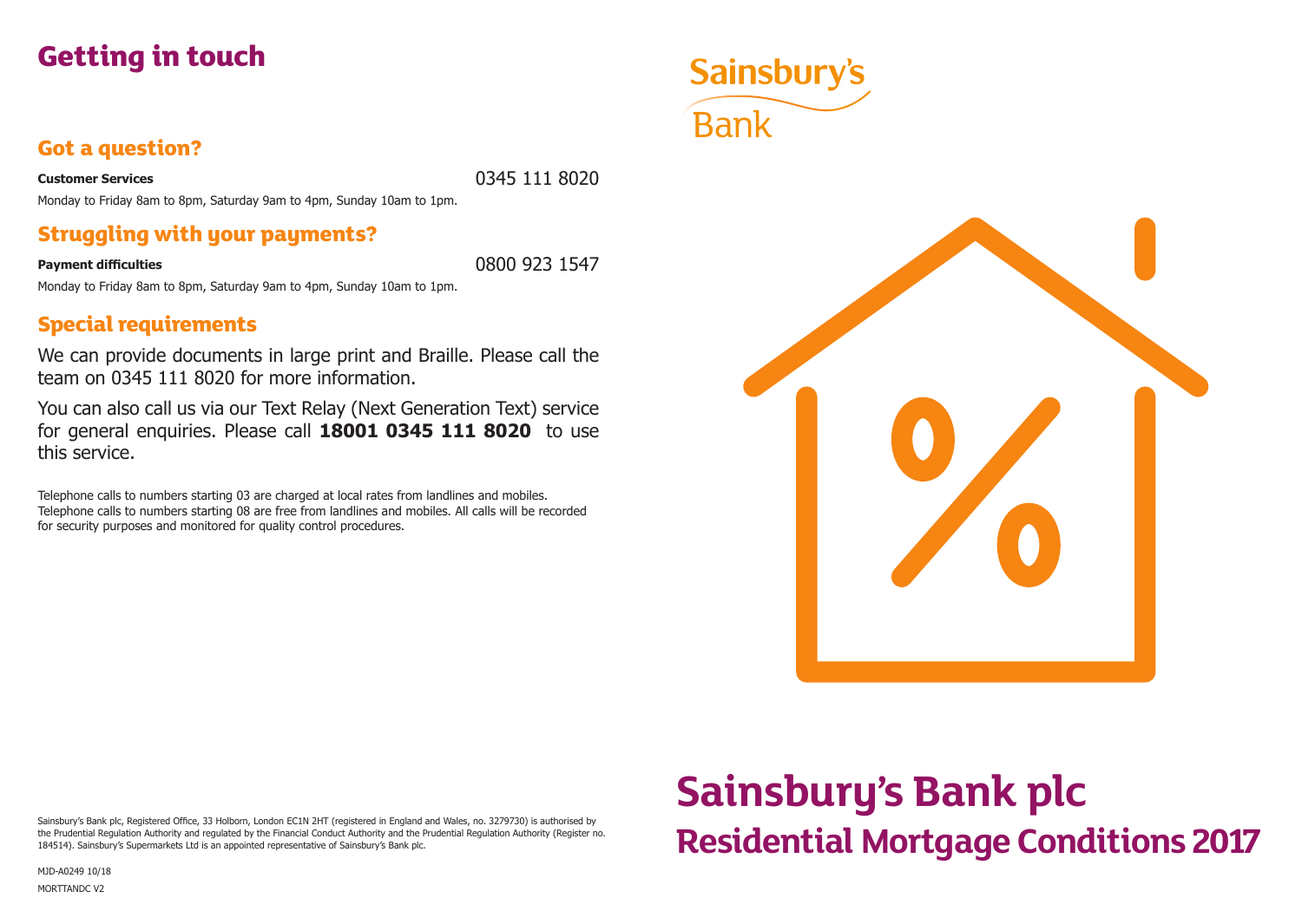## **Introduction**

Here are the **Terms** which apply to **your Loan** with Sainsbury's Bank plc. This is part of **your** legal agreement with **us**.

**Please read these Terms, your Offer and any other documents we have provided to you carefully and make sure you understand them before you take out the Loan as your home may be repossessed if you do not keep up repayments on your Loan.**

At Sainsbury's Bank plc **we** want to make everything as simple as possible and easy to understand. **We** try to avoid using technical language. However, if **you** have any questions about **your Loan** and how it operates please speak to **your** legal adviser.

These **Terms** are made up of 4 parts.

**Part 1 (Loan Terms)** This, along with **your Offer**, sets out the **Terms** which apply to the money that **we** have lent to **you**, including how it will be repaid, how **we** will charge **you** interest, when **you** may have to pay **our** charges and how and when **we** can change **Interest Rates** and charges.

**Part 2 (Mortgage Terms)** This sets out the **Terms** applicable to the security **we** have taken over **your Property** (this security is the mortgage), including **your** obligations in relation to looking after the **Property** and what **we** or any receiver can do if **you** do not make the payments or keep to **your** other obligations under these **Terms** and the **Offer**.

**Part 3 (General Terms)** This sets out some general **Terms** applicable to the relationship between **you** and **us**.

**Part 4 (Standard Conditions – Scotland only)** This sets out a summary of certain conditions which apply if **your Property** is located in Scotland.

If any of these **Terms** conflict with **your Offer**, then the **Terms** of **your Offer** will apply and take priority.

If at any time more than one **Loan** is owed by **you** under the mortgage, **Terms** 1 to 4 and **Term** 8 of the **Terms** apply to each **Loan** separately.

### **Contents**

| <b>Summary of Key Terms</b>                                                                                                                                                                                                                                                                                                                                                                                                                                                                                                                                                |   |
|----------------------------------------------------------------------------------------------------------------------------------------------------------------------------------------------------------------------------------------------------------------------------------------------------------------------------------------------------------------------------------------------------------------------------------------------------------------------------------------------------------------------------------------------------------------------------|---|
| <b>Words with special meaning</b>                                                                                                                                                                                                                                                                                                                                                                                                                                                                                                                                          | 6 |
| <b>PART 1 - LOAN TERMS</b>                                                                                                                                                                                                                                                                                                                                                                                                                                                                                                                                                 | 7 |
| Section 1: What you have to pay by the end of the term<br>Section 2: What you have to pay each month<br>Section 3: When your monthly payment can change<br>Section 4: How is interest applied and charged on the Loan<br>Section 5: When the Interest Rate can change<br>Section 6: When we can ask for immediate repayment of the Loan<br>Section 7: When Fees and Charges can be charged to you<br>Section 8: When we can change our charges<br>Section 9: How we'll tell you about the changes we make<br>Section 10: Flexible Features<br>Section 11: Storage of Deeds |   |

#### **PART 2 – MORTGAGE TERMS 16**

Section 12: Security Section 13: What you can and cannot do in relation to the Property Section 14: How you must use and occupy the Property Section 15: Making sure the Property is insured Section 16: Action We May Take - Property located in England and Wales and Northern Ireland Section 17: Action We May Take - Property Located in Scotland Section 18: Power of Attorney to act on your behalf Section 19: Compensation from Third Parties

#### **PART 3 – GENERAL TERMS 25**

Section 20: When you borrow with someone else Section 21: When we can transfer the Loan or mortgage Section 22: How we will tell you about matters relating to your Loan or mortgage Section 23: Other Terms to be aware of Section 24: Complaints Section 25: Data Protection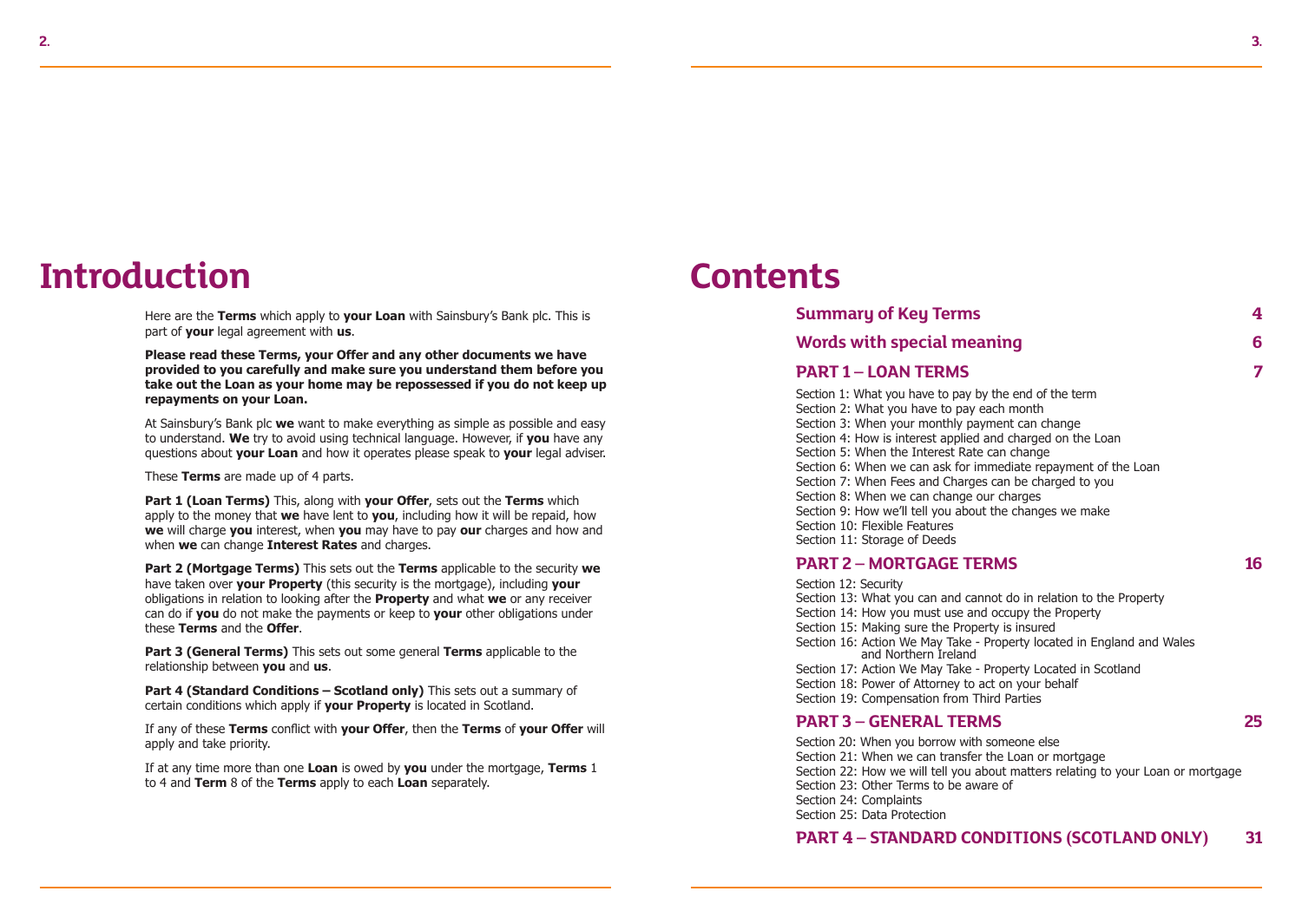### **Summary of Key Terms**

We have set out a summary of some of the key Terms below. It's a summary only. It's important that **you** read and consider all of the **Terms** along with **your Offer** and any other documents **we** have provided to **you**.

| <b>Term</b>                      | <b>Summary</b>                                                                                                                                                                                                                                                                                                                                                                                                                                                                                                                         |
|----------------------------------|----------------------------------------------------------------------------------------------------------------------------------------------------------------------------------------------------------------------------------------------------------------------------------------------------------------------------------------------------------------------------------------------------------------------------------------------------------------------------------------------------------------------------------------|
|                                  | It's important that you pay the monthly payments set out in your Offer to us (or any changed<br>monthly payments which apply under these Terms) on time.                                                                                                                                                                                                                                                                                                                                                                               |
|                                  | If your Loan is made on a 'repayment' basis, your monthly payments will consist of<br>repayments of <b>Capital</b> and interest.                                                                                                                                                                                                                                                                                                                                                                                                       |
| <b>Monthly</b><br>payments       | If your Loan is made on an 'interest only' basis, your monthly payments will only consist of<br>interest and you will still have to repay all of the Capital at the end of the mortgage<br>term. It is very important that you make arrangements to repay the Capital and<br>regularly check that these arrangements remain suitable to ensure that you are able<br>to repay the Capital at the end of your mortgage term.                                                                                                             |
|                                  | If your Loan is made on a part 'interest only' and part 'repayment' basis, your monthly<br>payments will consist of part interest and part repayments of <b>Capital</b> and interest. It's very<br>important that you make arrangements to repay any remaining amount of Capital at<br>the end of the term and regularly check that these arrangements remain suitable to<br>ensure you are able to repay the Capital at the end of the term.                                                                                          |
|                                  | If you don't repay the Capital at the end of the term, we may take legal action<br>against you which might mean that we repossess and sell the Property.                                                                                                                                                                                                                                                                                                                                                                               |
| <b>Joint</b><br><b>borrowers</b> | If you are borrowing jointly with someone, all of you together and each of you individually,<br>are liable for the full amount owing under the Loan. This means that we can pursue the full<br>amount owing against each of you individually.                                                                                                                                                                                                                                                                                          |
|                                  | We will charge you interest on the amount that you have borrowed at the Interest Rate set out<br>in your Offer. The Interest Rate may be a fixed rate, a tracker rate or a variable rate.                                                                                                                                                                                                                                                                                                                                              |
| <b>Interest</b>                  | Unless your Offer states that your Interest Rate is fixed or tracks an externally set rate (such<br>as Bank of England Base Rate), we can vary the Interest Rate for any of the reasons set out<br>in Term 5 of your Loan Terms. Please make sure that you have considered these reasons and<br>understand that the amount you pay will increase if we increase the Interest Rate and we will<br>increase your monthly payments to recover the extra interest. If we reduce the Interest Rate,<br>we will reduce your monthly payment. |
|                                  | If your Offer states that your Interest Rate will track an externally set rate, the Interest Rate<br>you pay will vary in line with changes to the external rate. The overall cost of your mortgage will<br>go up if the external rate goes up. We will increase your monthly payments to recover the extra<br>interest. If the Interest Rate goes down, we will reduce your monthly payments, except that<br><b>your Interest Rate</b> will not go below 0% even if the external rate does so.                                        |
|                                  | It's important that you can afford to make your monthly payments if your Interest<br>Rate goes up.                                                                                                                                                                                                                                                                                                                                                                                                                                     |

| <b>Early</b><br>repayment                       | You can repay your Loan in full or in part at any time. You may have to pay an early<br>repayment charge and other charges if you repay some or all of your Loan before the end of<br>the mortgage term. The details of any early repayment charges are set out in your Offer.                                                                                                                                                                                               |
|-------------------------------------------------|------------------------------------------------------------------------------------------------------------------------------------------------------------------------------------------------------------------------------------------------------------------------------------------------------------------------------------------------------------------------------------------------------------------------------------------------------------------------------|
| <b>Immediate</b>                                | In certain circumstances we can ask you to repay the Outstanding Balance immediately (for<br>example if you fail to pay an amount equal to at least two monthly payments or if you commit<br>a material breach of one of your other obligations). The full set of circumstances in which we<br>may do this are set out in Term 6.1 of your Loan Terms.                                                                                                                       |
| repayment                                       | Please make sure that you understand when we may ask you to repay your Outstanding<br><b>Balance</b> immediately because, if we do this and the money isn't paid, we could take further<br>action against you including, if necessary, asking the Court to make an order allowing us to<br>repossess and sell your Property.                                                                                                                                                 |
|                                                 | There are certain services that we can charge you for in relation to the Loan, in addition if we<br>incur costs because you don't meet your obligations we can charge you for these.                                                                                                                                                                                                                                                                                         |
| <b>Charges</b>                                  | We have included our current list of standard charges (Tariff of Mortgage Charges) with these<br>conditions. You can also find our Tariff on our website at sainsburysbank.co.uk or you can get<br>a copy by calling us. We can change these charges and introduce new charges. The reasons<br>why we might do this are set out in Term 8 of your Loan Terms. We will notify you of these<br>changes at least annually.                                                      |
|                                                 | Your Loan will be secured on the Property described in your Offer.                                                                                                                                                                                                                                                                                                                                                                                                           |
| <b>Property</b>                                 | <b>You</b> must look after the <b>Property</b> . This means putting it and keeping it in good repair. <b>Term</b> 13.1<br>of the Mortgage Terms sets out your obligations in relation to maintaining the Property, such as<br>completing building work. You must also get our permission before you carry out certain actions<br>in relation to the <b>Property</b> , such as altering or extending it or letting it to a tenant.                                            |
| obligations                                     | <b>You</b> must insure the <b>Property</b> against the usual risks to a <b>Property</b> (fire and flood for<br>example) and for an amount that is sufficient to fully re-instate the <b>Property</b> if it's destroyed<br>or damaged. (Special Terms apply in England and Wales and Northern Ireland where the<br><b>Property</b> is leasehold, or commonhold and someone else, such as a landlord, is responsible for<br>insuring it: see Term 15.3 of the Mortgage Terms). |
| <b>Action we</b><br>may take                    | We or, where applicable, any receiver we appoint can take certain action in relation to the<br><b>Property if you</b> don't meet your obligations. These actions are set out in Term 16 (for a<br><b>Property</b> located in England and Wales and Northern Ireland) and Term 17 (for a Property<br>located in Scotland) of your Mortgage Terms. They include repossessing your Property and<br>selling it.                                                                  |
| <b>Transferring</b><br>the Loan and<br>mortgage | We may transfer our interest in the mortgage and the Loan to another party in accordance with<br>Term 21.1 of the Mortgage Terms.                                                                                                                                                                                                                                                                                                                                            |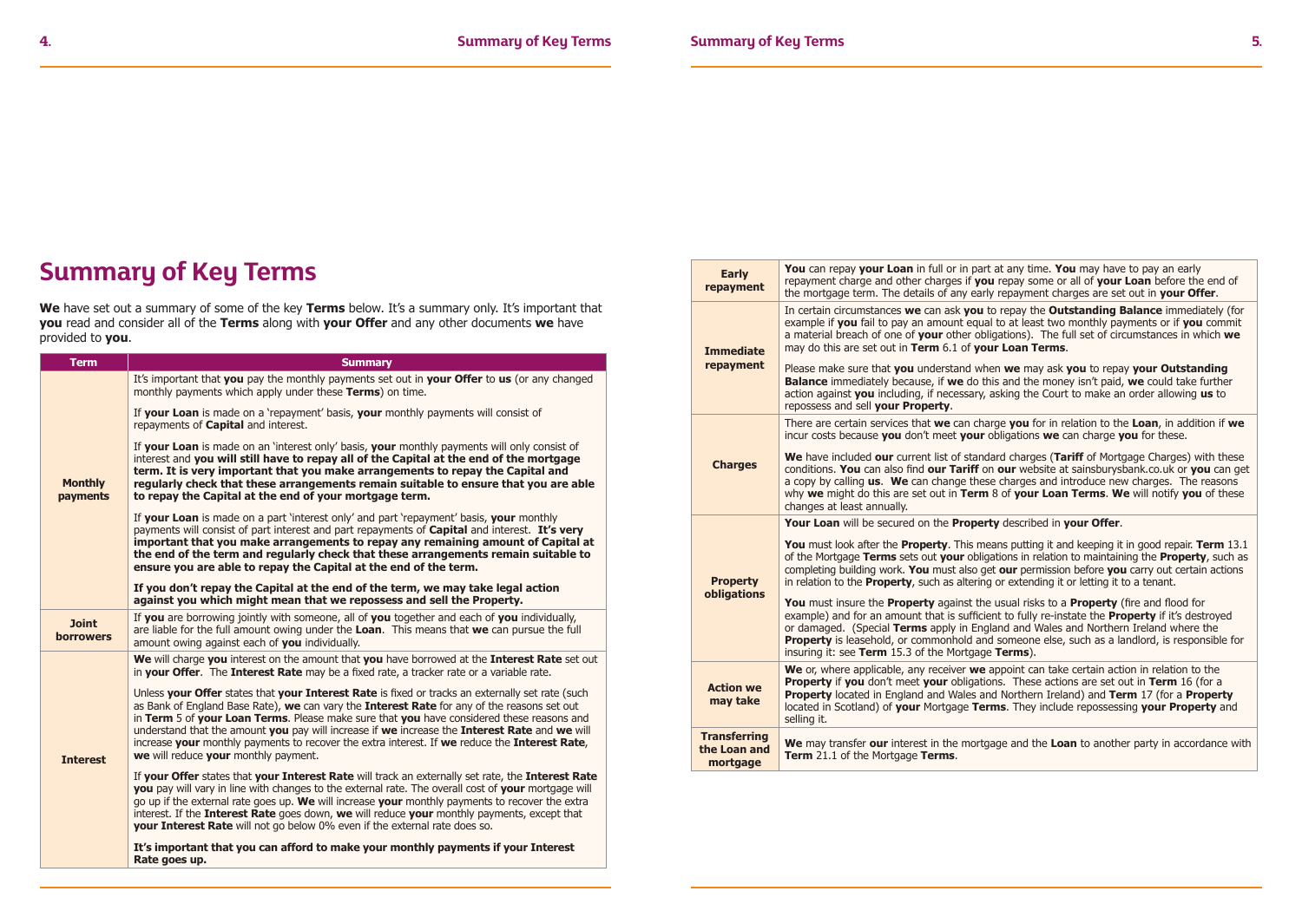### **Words with special meaning**

Certain words used in the **Terms** have a special meaning. Where they are used, they appear in **bold** text. These are set out below:

| <b>Capital</b>                       | this is any money on which we can charge interest under these Terms, that is (i) any part of a<br><b>Loan</b> which you have not repaid; (ii) any charges which we add to your Loan Balance under<br><b>Term</b> 7.4 of the Loan Terms; and (iii) any interest which you have not paid by the end of the<br>calendar month in which it becomes due.                                                                                                                 |
|--------------------------------------|---------------------------------------------------------------------------------------------------------------------------------------------------------------------------------------------------------------------------------------------------------------------------------------------------------------------------------------------------------------------------------------------------------------------------------------------------------------------|
| <b>Interest Rate</b>                 | means the rate of interest shown in your Offer or, if we change it, in accordance with these<br>Terms, the updated rate of interest.                                                                                                                                                                                                                                                                                                                                |
| Loan                                 | means any individual amount of money we have lent to you or may lend to you on the security of<br>the <b>Property</b> , as set out in an <b>Offer</b> .                                                                                                                                                                                                                                                                                                             |
| <b>Loan Balance</b>                  | means all the money you owe us in respect of a Loan from time to time, including any unpaid<br>interest or charges.                                                                                                                                                                                                                                                                                                                                                 |
| <b>Offer</b>                         | means any written Offer of a Loan sent to you which results in a Loan being made to you.                                                                                                                                                                                                                                                                                                                                                                            |
| <b>Outstanding</b><br><b>Balance</b> | means the whole amount you owe us from time to time under these Terms and each Offer<br>(this will be the same as the Loan Balance or, if we have made two or more Loans to you,<br>the total of each of the Loan Balances for the time being outstanding).                                                                                                                                                                                                         |
| our, us, we<br>and the <b>Bank</b>   | refer to Sainsbury's Bank plc and include our successors in title (in law or in equity) to<br>the mortgage and anyone to which we transfer or assign the Loan and/or mortgage to in<br>accordance with these Terms.                                                                                                                                                                                                                                                 |
| <b>Property</b>                      | means the <b>Property</b> which is security for the <b>Loan</b> and where appropriate includes all or any<br>part of the <b>Property.</b>                                                                                                                                                                                                                                                                                                                           |
| <b>Tariff</b>                        | means our Tariff of Mortgage Charges which applies to your Loan. The Tariff states the<br>current amount of the standardised charges which we may make under Term 7 of the Loan<br><b>Terms. We</b> may make changes to the charges set out in the <b>Tariff</b> and apply new charges,<br>details of how and when we will do this are set out in Term 8 of the Loan Terms. You can go<br>to our website sainsburysbank.co.uk or call us to get the latest version. |
| <b>Terms</b>                         | means the Terms set out in this booklet.                                                                                                                                                                                                                                                                                                                                                                                                                            |
| you and your                         | refer to a person who is the borrower named in the <b>Offer</b> and includes your personal<br>representatives and anyone who takes over the borrower's legal rights and duties under the Loan.                                                                                                                                                                                                                                                                      |

### **PART 1 – LOAN TERMS**

- **1. What you have to pay by the end of the term**
- 1.1. **You** must repay the **Loan** to **us** with interest and charges:
- (a) by the end of the term set out in **your Offer** (or any changed term which is later agreed between **you** and **us** in writing); or
- (b) when **you** sell or re-mortgage the **Property**; or
- (c) where **we** demand re-payment in accordance with **Term** 6 of the **Loan Terms**.
- 1.2. If **you** don't repay the **Capital** in full at the end of the term **we** can continue to apply interest to the **Capital** at the **Interest Rate** that applied immediately before the end of the term until it's repaid. **We** might also take proceedings against **you** which might mean that **we** repossess and sell the **Property**. Further details of the actions **we** may take if **you** do not repay the **Capital** in full at the end of the term are set out in Part 2 of these **Terms**.

### **2. What you have to pay each month**

- 2.1. **You** must make the monthly payments until the **Loan Balance** is repaid in full.
- 2.2. **Your** monthly payments will start in the month after the **Loan** is advanced to **you** and will be due on the first day of each month unless **we** agree another date with **you**. **Your** first payment will include **your** standard monthly payment plus, in addition, all interest accrued from date the **Loan** was released to **you** to the end of that month. This means that **your** first payment will be more than **your** normal monthly payment.
- 2.3. **Your** monthly payments should be made by Direct Debit from a current account held with a UK based bank or building society. The bank account from which the Direct Debit is made must be in the name of at least one borrower. If **you** would prefer a different payment date, please tell **us** and **we** will do **our** best to accommodate **you**.
- 2.4. If the **Loan** is made on a 'repayment basis' **you** will have to make monthly payments that are made up of interest and **Capital**. **Your** payments will be calculated so that the **Capital** will be repaid with interest by the end of the term. If any monthly or other payments due under these **Terms** have not been paid by **you** when they are due, the monthly payment will not provide for the repayment of these amounts, or the interest **we** charge on these amounts, unless and until **we** change the payment under **Term** 3.1(c) or (e).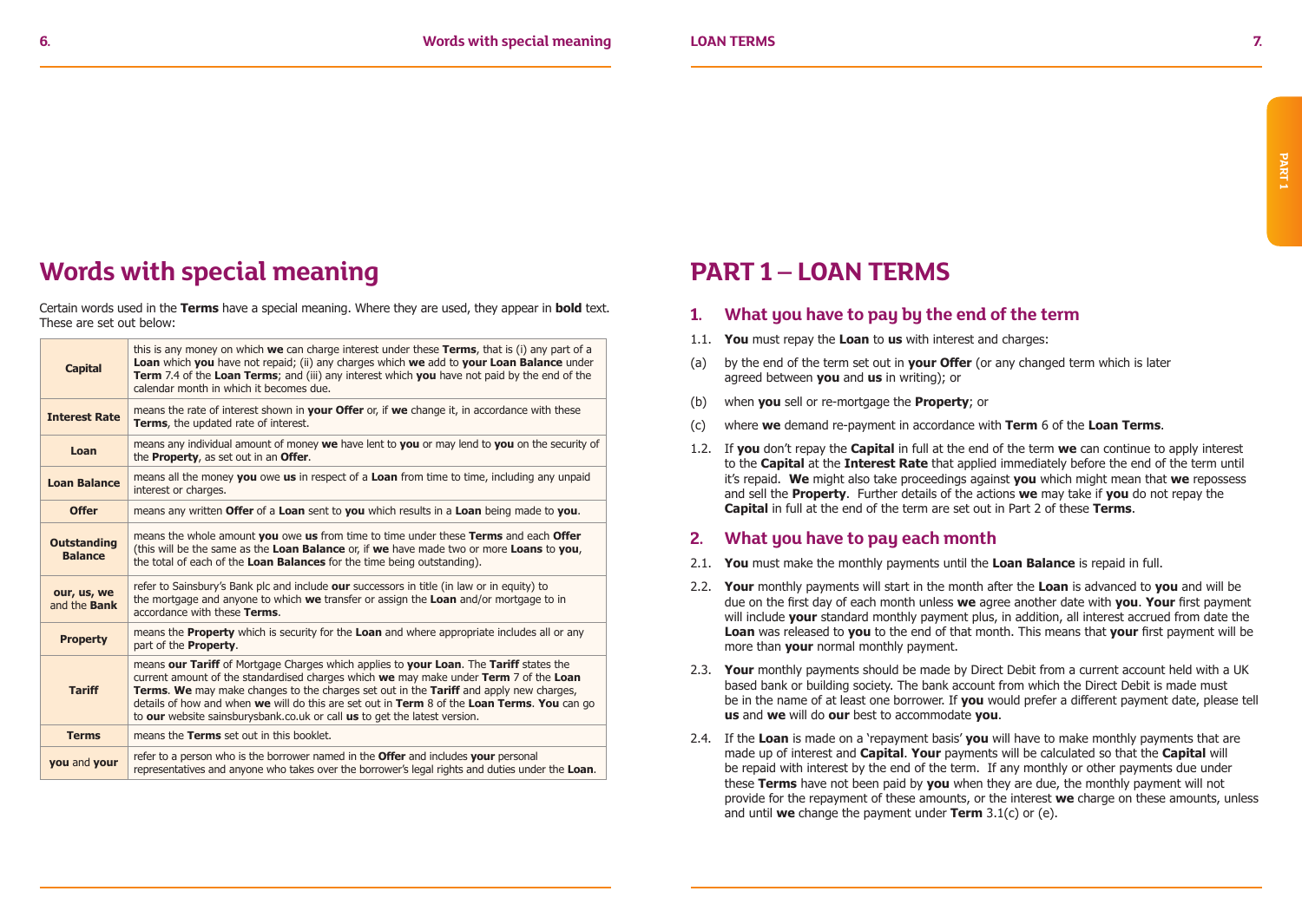- 2.5. If **you** have an 'interest only' mortgage or if **your** mortgage is made on a part 'interest only' and part 'repayment' basis, **your** monthly payments, or part of **your** monthly payments, will be made up of interest only. **You** will need to repay all remaining **Capital** in full as a lump sum payment at the end of the term. It's **your** responsibility to make sure **you** will be able to repay the **Capital** at the end of the term of an interest-only or part interest-only mortgage.
- 2.6. If **we** receive any payment from **you** which is not enough to pay the full amount that **you** owe to **us we** will apply the amount received in the following order:
	- (a) towards any monthly payments which are in arrears;
	- (b) towards any unpaid interest and charges; and then
	- (c) towards the rest of the **Loan Balance** owing.
- 2.7. Until **you** repay all the arrears **your Loan Balance** will not reduce, which means **you** will have to pay a higher amount of interest over the term of the mortgage.

### **3. When your monthly payment can change**

- 3.1. In certain circumstances **we** may vary the amount of **your** monthly payment. **We** may do this:
	- (a) if there's a change in the **Interest Rate**;
	- (b) if **we** add any unpaid interest to the **Capital** under **Term** 4.1 of the **Loan Terms**;
	- (c) if **we** add unpaid charges to the **Capital** under **Term** 7.4 of the **Loan Terms**;
	- (d) if there is a change to the term of the **Loan** or to the repayment method of the **Loan** (interest only, repayment or part interest only and part repayment) which is agreed in writing between **you** and **us**;
	- (e) so that **we** can reschedule for payment over the rest of the term (where regulatory requirements permit this) any monthly payments which **you** have failed to pay; or
	- (f) if the change is required to ensure **we** are complying with **our** regulatory requirements.
- 3.2. When **we** make a change **we** will act reasonably and will notify **you** of the revised monthly payment. **We** will tell **you** at least 14 days in advance if **your** payment amount is changing and when the first amended payment is due.

### **4. How is interest applied and charged on the Loan**

4.1. For each day **we** will calculate interest on the **Capital** at the **Interest Rate**. **We** will add any interest which remains unpaid on the last day of the calendar month in which it accrued to the **Capital** on the first day of the following month.

4.2. This means that if **you** don't make a monthly payment by the end of the calendar month in which it's due to be paid, **you** will be charged interest at the **Interest Rate** on the **Outstanding Balance** which will include the amount of the missed payment.

### **5. When the Interest Rate can change**

- 5.1. Except during any period when **your Offer** states that interest is to be charged at a fixed or tracker rate, **we** have the power to vary the **Interest Rate** for the reasons set out in **Term** 5.3 (c).
- 5.2. **We** may at any time reduce the **Interest Rate** on the **Loan** without notice to **you**. If that results in a different monthly payment **we** will tell **you** about the change before it's due under **Term** 3.2 of the **Loan Terms**.
- 5.3. The **Offer** will set out the type of **Interest Rate you** have. The following conditions apply to that rate:
	- (a) during any period when **your Offer** states that **your Interest Rate** will be fixed, **we** can't vary the **Interest Rate** (except in accordance with **Term** 14.3);
	- (b) where **your Offer** states that **your Interest Rate** will track an externally set rate (such as Bank of England Base Rate) **your Interest Rate** will increase and decrease by the same amount as the externally set rate unless **your** product has a specified floor that **your Interest Rate** cannot go below, or ceiling that **your Interest Rate** cannot go above. Details of any applicable **Interest Rate** floor or ceiling can be found in **your Offer**. **Your Interest Rate** may also increase in accordance with **Term** 14.3, where applicable;
	- (c) in all other cases, the **Interest Rate** will be a variable rate and **we** may increase the variable rate at any time to respond proportionately, to any one or more of the following reasons:
		- (i) to a change in the Bank of England base rate;
		- (ii) to a change in the law, codes of practice or the way **we** are regulated;
		- (iii) to a change in **our** costs in funding **your Loan** (this may include, for example, where the interest rates on the money **we** borrow to fund **your Loan**, such as the London InterBank Offered Rate increases. The London InterBank Offered Rate is the interest rate banks use when they lend to each other);
		- (iv) in accordance with **Term** 14.3;
		- (v) a change beyond **our** reasonable control in the costs to **us** of providing **your Loan** or the services and facilities available in connection with it (including changes in the technology **we** use).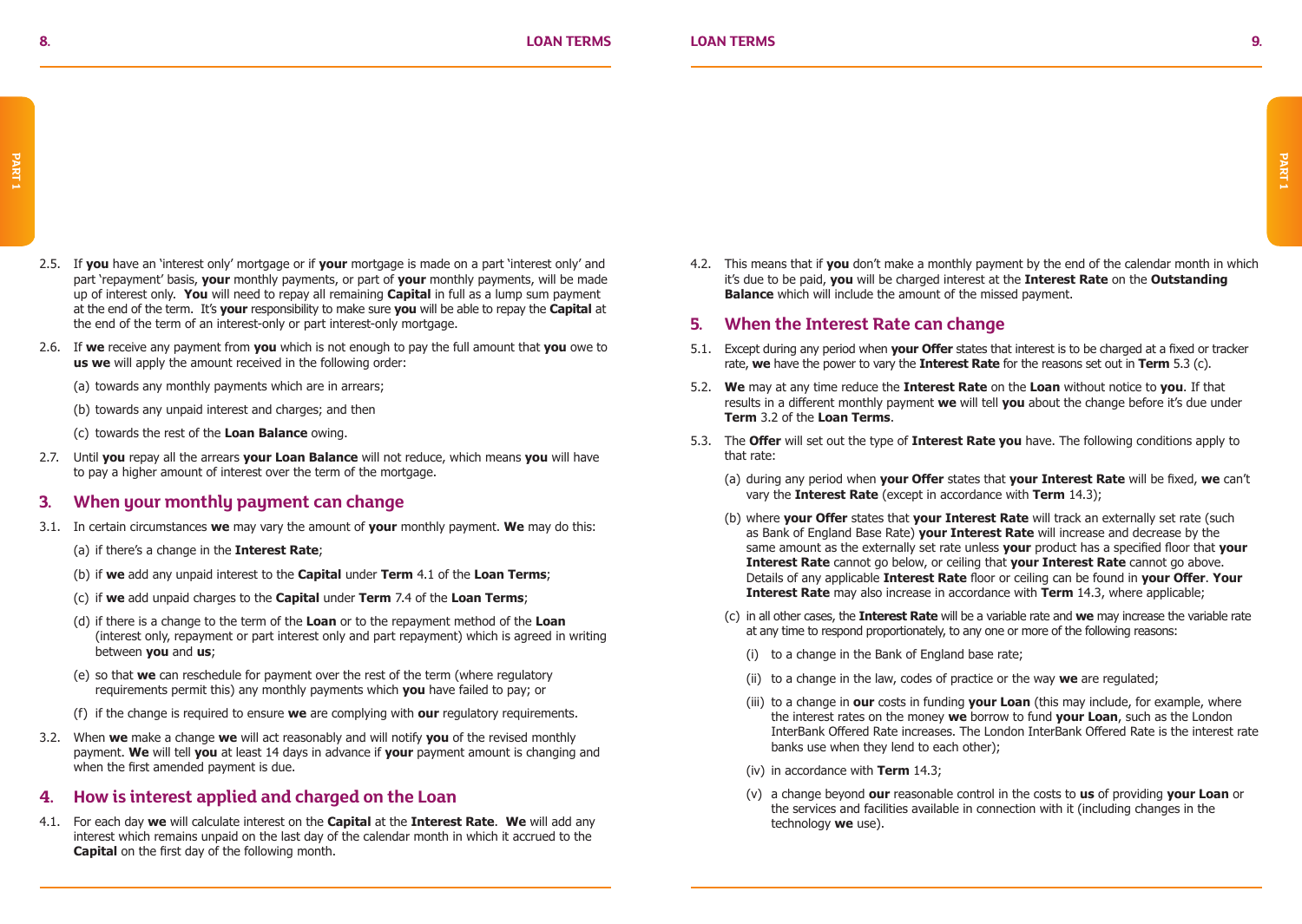- 5.4. **We** will give **you** at least 14 days' notice of any increase in the **Interest Rate** in accordance with **Term** 3.2 or in the case of a tracker rate, as soon as possible after, the increase is to take effect.
	- 5.5. If **you** do not agree to the increase, **you** are able to repay the **Loan Balance** in full. If **you** repay the **Loan you** may have to pay an early repayment charge and any other charge which applies under **your Offer** and **our Tariff**.
	- 5.6. **You** can call **us** or look at **our** website (**sainsburysbank.co.uk**) at any time to check what **our** current standard variable rate is

### **6. When we can ask for immediate repayment of the Loan**

- 6.1. In certain circumstances, **we** may give **you** notice requiring **you** to pay **us** the **Outstanding Balance** immediately. **We** will only ask **you** to do this if:
	- (a) **you** have failed to make payment of an amount equal to two or more of **your** monthly payments on any **Loan**;
	- (b) **you** materially or persistently fail to comply with any of **your** obligations (other than for the payment of money) to **us** in relation to the **Loan** and mortgage set out in the **Offer**, these **Terms**, or any other agreement between **you** and **us**;
	- (c) **you** are made bankrupt or, in Scotland, sequestrated;
	- (d) **you** enter into a voluntary arrangement (or propose to do so), or enter into an arrangement with **your** creditors, or apply for an interim order, or **your Property** is taken into trust for the benefit of **your** creditors;
	- (e) the **Property** is compulsorily acquired (for example, a local authority forces **you** to sell **your Property** to them);
	- (f) the **Property** has been abandoned;
	- (g) **your Property** is located in Scotland and **you** have failed to comply with a calling up notice **we** have sent **you**; or
	- (h) **you** die, or in the case of joint borrowers, the last surviving one of **you** dies.
- 6.2. If **you** do not repay the **Outstanding Balance** when requested and **we** obtain a Court judgment against **you** for that amount or part of it, **you** will pay interest on the amount of that judgment at the rate set by the Court or, if none is set by the Court, at the **Interest Rate**.

6.3. If **we** or a receiver sell the **Property** following enforcement action against **you**, **you** must still pay **us** any amount by which the sale proceeds fall short of the **Outstanding Balance**. If the shortfall is not paid immediately **we** will continue to apply interest on it at the **Interest Rate** until it's paid.

### **7. When Fees and Charges can be charged to you**

- 7.1. **You** agree to pay **us** the charges **we** make to recover the costs and expenses **we** reasonably incur in connection with **your** mortgage. The charges **we** make may cover either or both of the costs and expenses **we** have to pay to third parties and internal administrative expenses which **we** incur.
- 7.2. Where **we** can make a reasonable estimate of the costs and expenses **we** incur in typical cases, **we** may recover **our** costs and expenses by asking **you** to pay a standard charge equal to the amount **we** have estimated. **Our** standard charges are set out in **our Tariff** or, where they arise in connection with the making of a new **Loan**, in the **Offer**. In other cases, **we** may recover **our** costs and expenses by asking **you** to pay a charge equal to the costs and expenses **we** actually pay or incur in the particular case.
- 7.3. Examples of charges include (but are not limited to):
	- (a) **Operational costs:** Charges may be incurred when **we**:
		- (i) supply to or copy deeds or documents for **you** or anyone acting for **you**;
		- (ii) discharge **our** security or release the **Property** or any related rights from **our** security;
		- (iii) release any title deeds;
		- (iv) process any request by **you** or anyone acting for **you** for any change in the **Terms** of the **Loan** or the mortgage; and
		- (v) give **you** or anyone authorised by **you** any assistance or information in connection with the **Property**, the **Loan** or the mortgage.
	- (b) **Legal costs:** Before the first **Loan** is made **we** will ask **you** to set up a mortgage over the **Property** to secure the **Loan** and any future **Loans**. **You** will be responsible for paying the charges **we** make to cover the legal costs of any conveyancer who undertakes **our** legal work in relation to the mortgage. The **Offer** will state whether **you** are paying the whole or part of the legal costs involved in setting up the mortgage and making the **Loan**. **Your Offer** will also tell **you** if **your** product offers any assistance towards legal fees.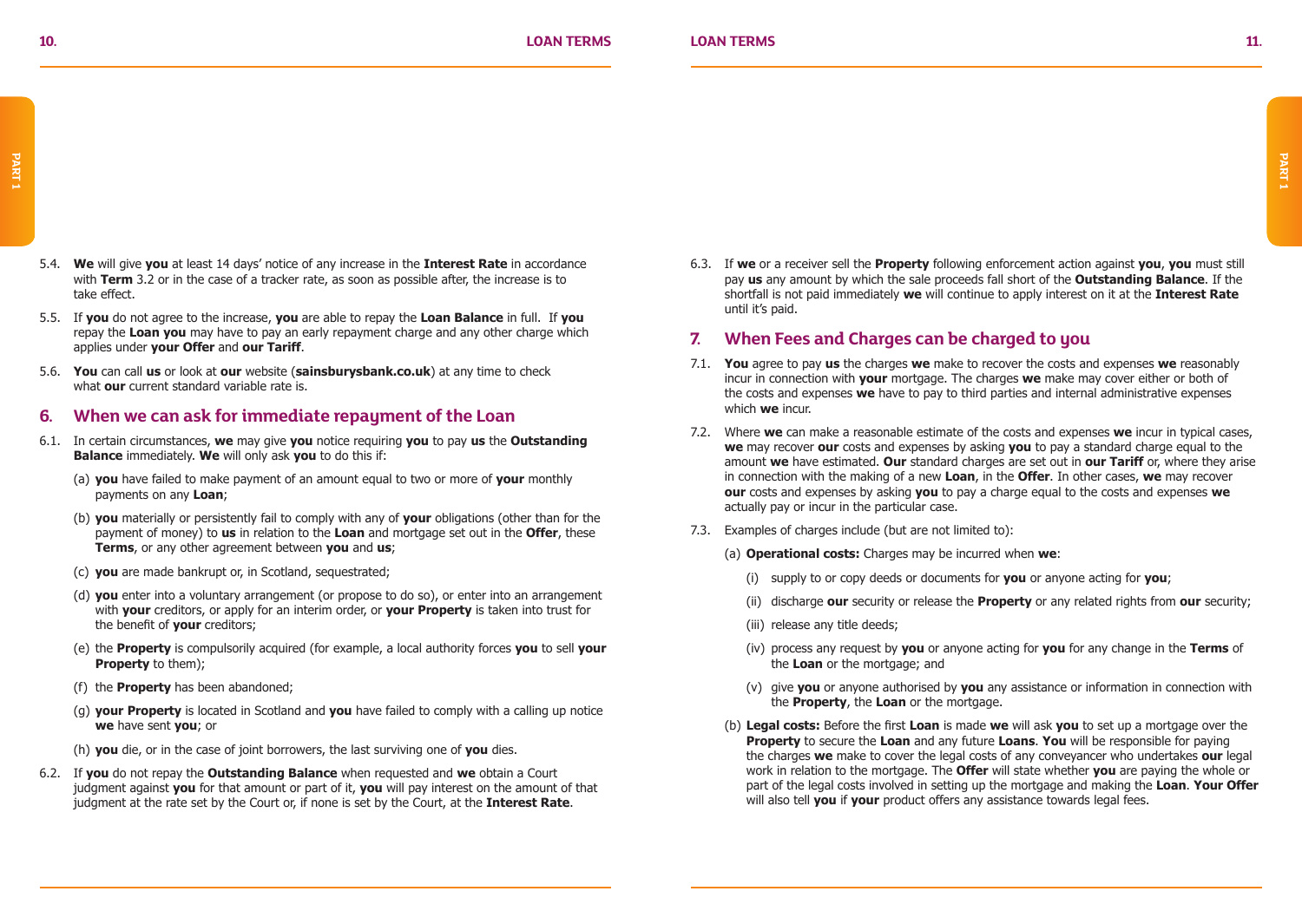- (c) **Costs to safeguard our security: You** must pay **us** the charges **we** make where **we** need to take action to safeguard **our** security or because **you** fail to fulfil an obligation **you** have under these **Terms** or the **Offer**. Examples of items covered by these charges include (but are not limited to):
	- (i) any legal proceedings and costs relating to the mortgage (this applies whether or not **you** are a party to the proceedings):
	- (ii) exercising any of the rights or powers given to **us** by law or these **Terms**; and
	- (iii) recovering any of the **Outstanding Balance**.
- (d) **Arrears Charges:** If **you** fail to make any payments due to **us** and **your Loan** account falls into arrears, **we** may charge **you** arrears administration fees. The time from when **we** start charging these fees and the amount of these fees will be set out in the **Tariff**. Arrears administration fees are calculated to cover **our** administrative costs in dealing with those arrears. Where arrears administration fees are charged, they will be added to the **Capital** each month under **Term** 7.4 of the **Loan Terms**. Legal costs will also be charged if **we** have to take further action.
- 7.4. If **you** do not pay a charge within 7 days of the date **we** specify to **you** as the due date, then **we** may add it to the **Capital** if it is reasonable to do so. Where **we** do this:
	- (a) **we** will charge interest at the **Interest Rate** on the charge until it is repaid or, where there is more than one such rate, at the rate which applies to the part of the **Outstanding Balance** which originated earliest;
	- (b) if the addition of the charge results in **your** monthly payment being changed **we** will give **you** notice of the new amount in accordance with **Term** 3.2; and
	- (c) **we** will make sure that any new monthly payment amount results in the interest charged each month being covered by the corresponding monthly payment for that month and any **Capital** that is not being repaid on an interest only basis being repaid with interest by the end of the term.

### **8. When we can change our charges**

8.1. **We** may change any of the standard charges listed in **our Tariff** or introduce new charges which are not in the **Tariff** at any time if it is reasonable to do so. If the change is not to **your** advantage (for example, if **we** increase a charge or introduce a new one), **we** will only make the change to enable **us** to respond proportionately to a change in either or both of the following:

(a) a change in the law, codes of practice or the way **we** are regulated; and

(b) a change beyond **our** reasonable control in the costs to **us** of providing **your Loan** and the services and facilities **we** provide in connection with it (including changes in technology **we** use).

### **9. How we'll tell you about the changes we make**

- 9.1. If **we** make a change to the charges listed in **our Tariff**:
	- (a) **we** will write to give **you** notice at least 14 days before the change takes effect if the change is to **your** disadvantage or where **we** introduce a new charge;
	- (b) the new charge will be set out in the **Tariff**, a copy of which will be provided to **you** at least once a year when changes are made;
	- (c) **we** will tell **you** when **you** ask **us** to do something which incurs a charge before the charge is incurred; and
	- (d) details of **our** charges will be available on **our** website **sainsburysbank.co.uk** or by telephoning **us**.

### **10. Flexible Features**

- 10.1. Any flexible features that apply to **your Loan** will be set out in **your Offer**. Where applicable, the flexible features are as provided in this **Term** 10.
- 10.2. Overpayments
	- (a) **You** can make overpayments in addition to the repayments which are set out in **your Offer**.
	- (b) **You** can make overpayments at any time by:
		- (i) increasing **your** monthly payment; or
		- (ii) bank transfer to Sainsbury's Bank quoting **your** account number in the reference field. Please call **us** to request up to date bank account details from **us**.
	- (c) Early repayment charges may apply to overpayments, details are set out in **your Offer**.
	- (d) Any overpayment **you** make will reduce the amount owing under the **Loan** by **you** from the date it is received by **us**. The interest to be debited will be recalculated to reflect the revised amount owing under the **Loan**.
	- (e) If **you** want the overpayment **you** make to result in a reduction of **your** monthly payments, **you** must call **us** to request this.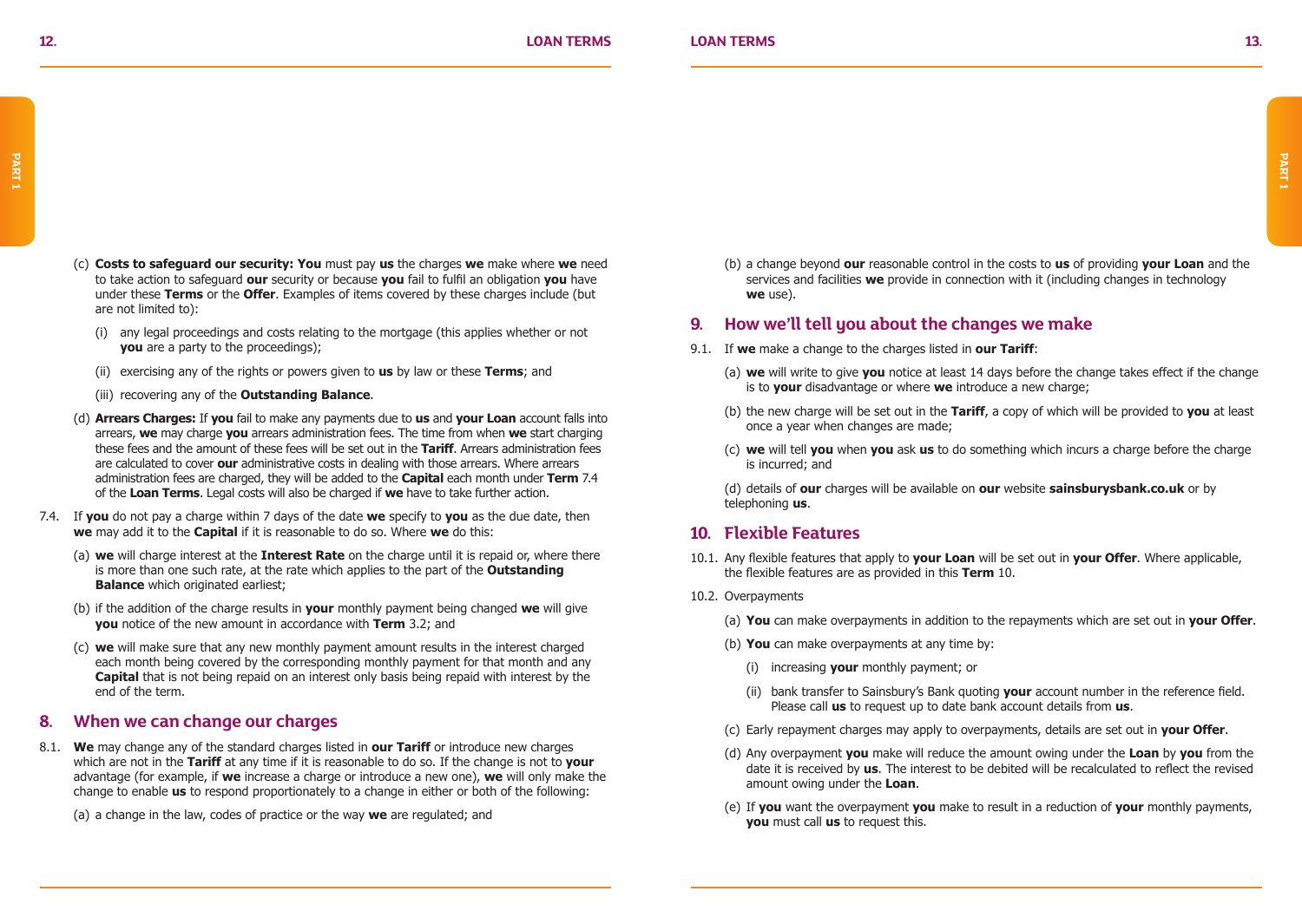#### 10.3. Underpayments

- (a) If **you** have previously made overpayments, an underpayment means that **you** can make lower payments for a period or stop **your** monthly payments altogether for a period of time up to:
	- (i) the amount **you** have previously overpaid; or
	- (ii) a maximum value of two monthly payments in each 12 month period starting on the date **we** first advance the **Loan** to **you**.
- (b) **You** will not be eligible for an underpayment if:
	- (i) the amount to be underpaid is more than or will, when the next payment is due, be more than the amount **you** have previously overpaid; or
	- (ii) the amount to be underpaid exceeds or will exceed, when the next payment is due, a maximum underpayment value of two monthly payments in the 12 month period;
	- (iii) any of the circumstances in **Term** 6.1 of these **Terms** has happened or if **we** reasonably believe it is likely to happen.
- (c) Any underpayment **you** make will increase the amount owing under the **Loan** by **you** from the first day of the calendar month following the underpayment. The interest to be debited will be recalculated to reflect the revised amount owing under the **Loan**.
- (d) **You** must call **us** to check **your** eligibility and to request an underpayment, if applicable. Please note that **we** need at least 14 calendar days' notice before **your** selected underpayment date.
- 10.4. Moving house
	- (a) If **your Offer** allows 'Porting', this means that **you** have the right to transfer the **Terms** of **your Loan** to a new property in the event that **you** wish to move home without being subject to any early repayment charge which might apply. An early repayment charge will, however, be payable if **you** reduce (repay) part of the **Loan** at the time **you** move. The amount charged will be based on the amount of the **Loan you** are reducing and not the **Outstanding Balance**. Details of early repayment charges are set out in **your Offer**.
	- (b) There are restrictions which apply to when **you** can do this:
		- (i) The **Loan** and property must meet **our** lending criteria at the time **you** wish to move. This includes considerations such as the **Loan** to value ratio as they apply to the new property, **your** financial circumstances (**you** may be subject to a full affordability

 assessment) and the nature of the new property as security for the **Loan**. Please note that **we** may change **our** lending criteria from time to time which means that **our** lending criteria at the time **you** move might be different to **our** lending criteria when **you** originally took out the **Loan**;

- (ii) **You** must have had the original **Loan** with **us** for a minimum of 6 months;
- (iii) **You** must not have had any sums overdue under **your Loan** in the 6 months prior to the time **you** wish to port the **Loan** or have had any other payment arrangements in place with **us** during this period;
- (iv) **You** must tell **us** that **you** want to transfer **your Loan** before **you** repay **your Loan** on **your** current **Property**;
- (v) **You** will have to pay a property valuation fee for the new property. Details of the fee will be set out in **our Tariff** and can also be provided by calling **us**.
- (c) **We** may allow **you** to port **your Loan** even if, at the time **you** ask **us** to do this, **you** do not have a new property to move to, or the date **you** are due to move into **your** new property is after the date on which **you** sell **your** current **Property**. In both of these situations **you** will need to pay **us** any early repayment charge in full that applies when **you** sell **your** current **Property**. However **we** will refund this amount to **you** provided the date of completion of the purchase of the new property with **us** is within 180 days of the date on which **your** original **Loan** was repaid and the **Loan** amount is of equal or greater value than the **Loan** repaid.
- (d) Any additional **Loan you** require as a result of moving will be offered to **you** on **our** available products at that time and **you** will be subject to an affordability assessment and other criteria in respect of the additional **Loan**.

### **11. Storage of Deeds**

- 11.1. At **our** request, **you** or **your** legal representative will provide **us** with the title deeds and any other title documentation in relation to the **Property** for **us** to hold.
- 11.2. Where **we** hold the title deeds to **your Property**, **you** may ask **us** to send them temporarily to **your** legal representative or supply copies to **you** or **your** legal representative. Any charges incurred for doing so are set out in the **Tariff**.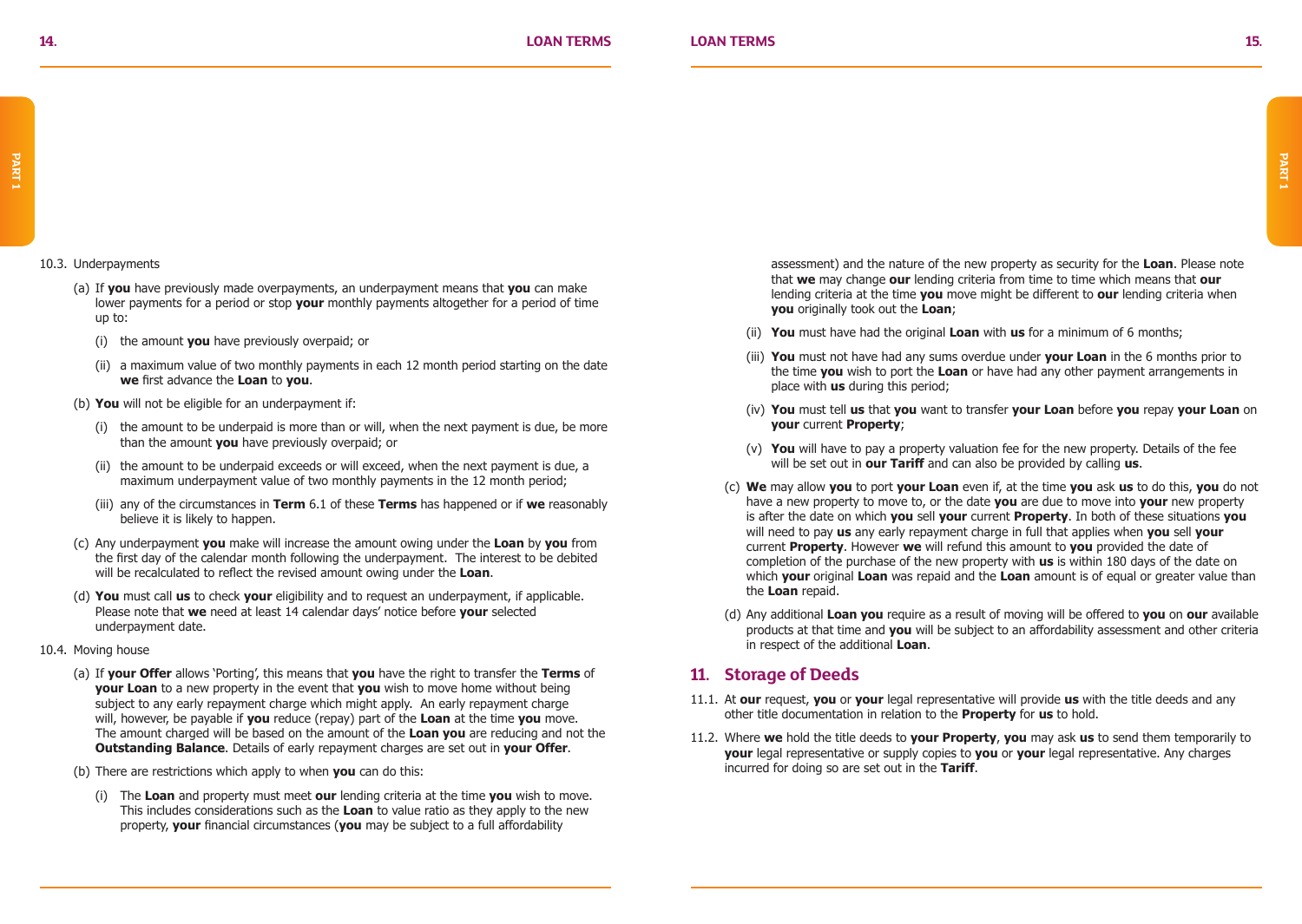### **PART 2 – MORTGAGE TERMS**

### **12. Security**

- 12.1. By entering into the mortgage, **you** have given **us** security over the **Property** to protect **us** in case **you** don't keep to **your** obligations under these **Terms**, the **Offer** and any other document which sets out the agreement between **us** for the **Loan**. If **we** enforce the security, **we** need to take certain steps which are described in this Part 2. This Part 2 also describes **your** obligations in relation to the **Property** and the restrictions which apply to the way **you** can deal with the **Property** whilst it forms part of **our** security.
- 12.2. The security over **your Property** may be for more than the **Outstanding Balance you** owe under these **Terms** and each **Offer**. It will also be for any other money that **you** owe to **us** under any other agreement, or will owe to **us** in the future, other than any agreements that are stated to be regulated by the Consumer Credit Act 1974 (unless the **Property** is specified as security in the regulated agreement).
- 12.3. Unless **we** agree otherwise with **you**, the security will not be released until all money **you** owe to **us** (whether due or not) under any agreement secured by the mortgage has been paid. This will not affect **your** right to repay any agreement regulated by the Consumer Credit Act 1974.

#### **13. What you can and cannot do in relation to the Property**

- 13.1. There are certain actions that **you** must take, or must not take, in relation to the **Property. You** must:
	- (a) keep the **Property** in a good condition at all times and carry out any necessary repairs;
	- (b) make sure that any unfinished building or works on the **Property** are completed without delay and are carried out to the required standard;
	- (c) if the **Property** is leasehold (applicable in England and Wales and Northern Ireland), comply with all of the tenants' obligations under the lease. Where **your Property** is located in Northern Ireland and **you** acquire any extension of the term of **your** lease or acquire the freehold (whether under the Leasehold (Enlargement and Extension) Act (Northern Ireland) 1971 as amended by the Property (Northern Ireland) Order 1997 and any other similar legislation) **you** must tell **us** immediately and take all such action **we** direct, including, where requested, executing a further mortgage in **our** favour and delivering all documents of title and leases to **us**;
- (d) pay on time all existing and future rents, taxes, outgoings and rent charges affecting the **Property**. If **you** fail to make payment and there is a risk to **our** security, **we** may pay them on **your** behalf and recover these funds from **you** in accordance with **Term** 7.4 of the **Loan Terms**;
- (e) send to **us** a copy of any notice or other document affecting the **Property** within 14 days of receiving it from:
	- (i) a landlord (if the **Property** is leasehold in England and Wales or Northern Ireland);
	- (ii) a rent charge owner (if the **Property** is subject to a rent charge);
	- (iii) anyone claiming a legal right over the **Property**;
	- (iv) any government department, local or other authority;
	- (v) a commonhold association (if the **Property** is commonhold).
- (f) allow **us, our** employees, or agents to enter the **Property** after giving **you** reasonable notice so that **we** may:
	- (i) carry out a valuation of the **Property**;
	- (ii) inspect the state of repair and condition of the **Property**;
	- (iii) carry out or complete any work which is needed to put right any failure by **you** to comply with these **Terms**;
- (g) tell **us** before **you** apply to a local authority or other similar body for any loan or grant for the repair or improvement of the **Property**. This is because the loan or grant may be subject to conditions requiring the whole or part of the grant to be repaid, for example, if **you** do not live in the **Property** for a certain period. **You** cannot accept any such loan or grant unless **we** agree in writing; and
- (h) not knowingly take any action regarding the **Property** that is against any applicable law or regulation.
- 13.2. **You** must not do any of the following without getting **our** written consent first:
	- (a) transfer **your Property** (or any part of **your Property**) into another party's/parties' name, assign **your** interest in the **Property**, arrange/obtain another mortgage on **your Property**, obtain an extended lease of the **Property** or otherwise deal with or give away or otherwise permit the creation of any overriding interest in the **Property**, including the granting of any lease over whole or any part of **your Property**;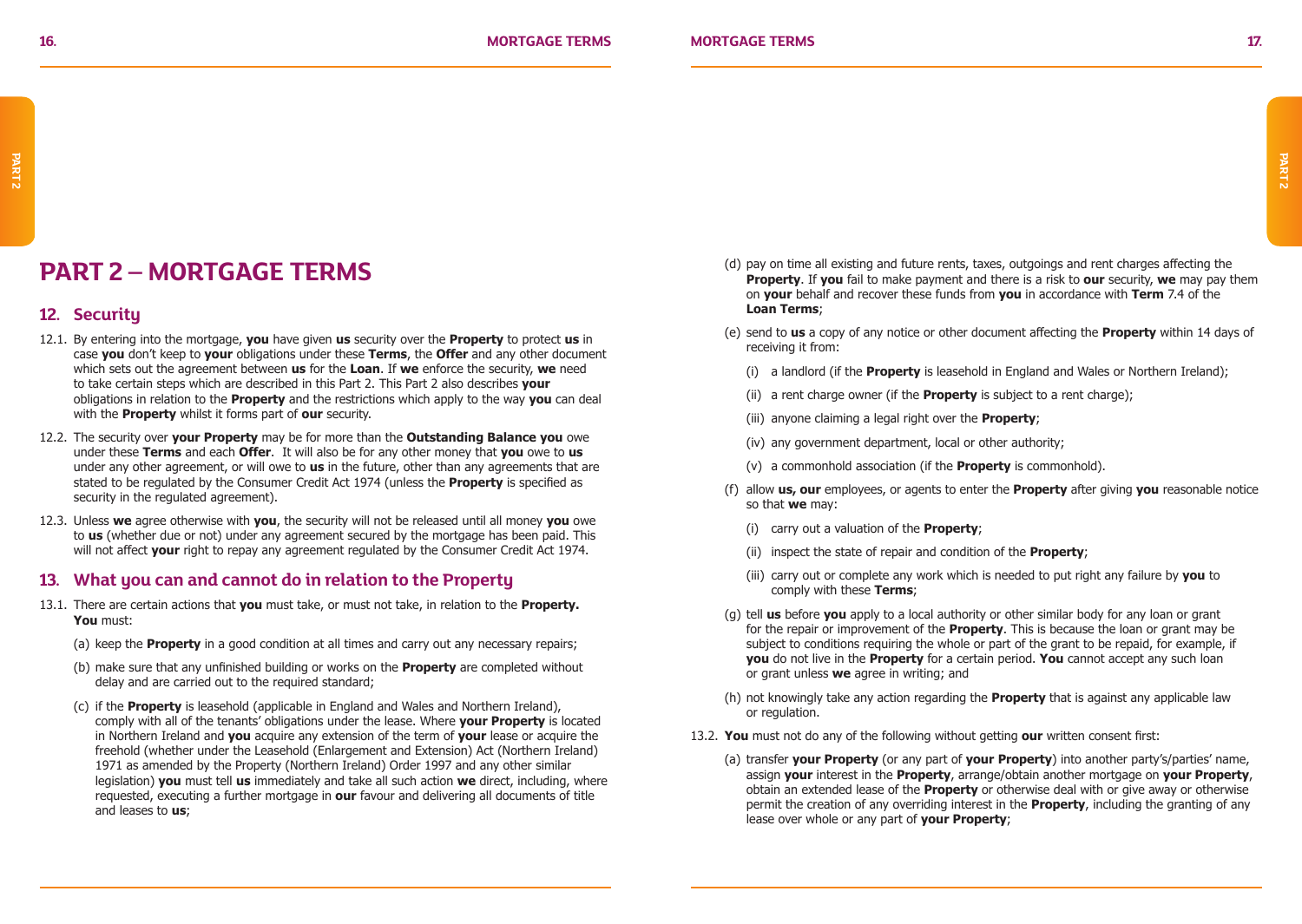(b) accept the surrender of any lease or tenancy of the **Property**;

(c) demolish, alter or extend the **Property**.

- 13.3. For **Properties** located in Scotland, there are certain standard conditions which apply by law to mortgaged properties. In Part 4, **we** summarise the standard conditions and tell **you** how they have been dealt with in these **Terms**.
- 13.4. Where **you** have failed to meet any of **your** obligations under these **Terms, we** may take any action which **we** deem in **our** reasonable opinion, is needed to put this right.

### **14. How you must use and occupy the Property**

- 14.1. **You** must use the **Property** for residential purposes as a single private dwelling and must not change the use of the **Property**, or allow the **Property** to be used for a trade or business, without first getting **our** consent in writing.
- 14.2. **You** must occupy the **Property yourself** and must not, unless **we** have agreed in writing, grant or agree to grant or renew any lease or tenancy of the **Property** or give to any person any contractual or other licence or right to occupy or live in the **Property**.
- 14.3. **We** will not refuse to allow **you** to let the **Property** where **you** and the **Property** satisfy the conditions **we** reasonably require for letting of properties at that time. The rate of interest **you** pay on **your Loan** may however increase in accordance with **our Tariff** to reflect the increased risk to **our** security.

### **15. Making sure the Property is insured**

- 15.1. **Your Property** must be covered by buildings insurance for as long as it's security for a **Loan**.
- 15.2. Except where the **Property** is insured in accordance with **Term** 15.3, **you** must insure the **Property**.
	- (a) **You** must maintain a comprehensive policy against all usual house insurance risks. The risks include (but are not limited to) fire, explosion, earthquake, storm, flood, escape of water or oil, subsidence, heave, landslip and malicious damage. The policy must be for the cost of full reinstatement of the **Property**, including clearing the site and paying all fees and expenses. The amount insured under the policy must be enough to put the **Property** back to its original state following any amount of damage or destruction.
	- (b) **You** will give **us** proof of the policy that is in place together with proof of payment of the premiums, if **we** ask **you** for this.
- (c) **You** must tell **us** as soon as possible about any damage to the **Property** which could give rise to a claim under the insurance policy.
- 15.3. If the **Property** is leasehold or commonhold and the terms of the lease, or the commonhold community statement, provide for the **Property** to be insured by a third party (for example, the landlord), then the **Property** will not need to be separately insured by **you**, provided that **you** make sure that the **Property** remains insured against all risks detailed in **Term** 15.2(a) above and for the cost of full reinstatement of the **Property**.
- 15.4. **You** will not do anything or allow anything to be done or not done which may make the insurance invalid or which makes the insurance more difficult or expensive to obtain or maintain or affects the ability to make a claim under the insurance policy.
- 15.5. **We** may, on **your** behalf, settle and adjust any claims against the insurers of the **Property**. In the event of a payout following a claim on the policy (whether arranged by **you** or **us**), **we** may receive any money paid out under the claim or, if **you** receive it, **you** must hold it in trust on **our** behalf and keep it separate from **your** other funds. **We** will use any money paid under the insurance policy to rebuild or repair the **Property** unless it is impracticable to do so, in which case, **we** will use the money to reduce or pay off the **Outstanding Balance**.

### **16. Action We May Take - Property located in England and Wales and Northern Ireland**

- 16.1. **We** may take any of the steps specified in **Term** 16.2 of the Mortgage **Terms** if **you** have become obliged to pay **us** the **Outstanding Balance** immediately under **Term** 6.1 of the **Loan Terms**. **We** may appoint a receiver to take these steps instead of **us**. A receiver is someone **we** can appoint to manage the **Property** for **us**. Although **we** would appoint the receiver, he or she would act for **you** and in **your** name (not **ours**) and **you** would have to pay his or her fees.
- 16.2. **We** or any receiver may do the following to protect **our** position as lender and safeguard the **Property** as security for the **Loan**:
	- (a) generally manage the **Property** including collecting and receiving all rents, arranging any necessary repairs and maintenance, ensuring compliance with local authority requirements, maintaining, renewing or increasing insurances and serving notices under any relevant housing legislation;
	- (b) take possession of the **Property** and take any action or proceedings necessary to do so;
	- (c) sell the **Property** (whether or not **we** have taken possession) for a price and on such terms as **we** may think fit (always making sure that **we** get the best price possible in the circumstances);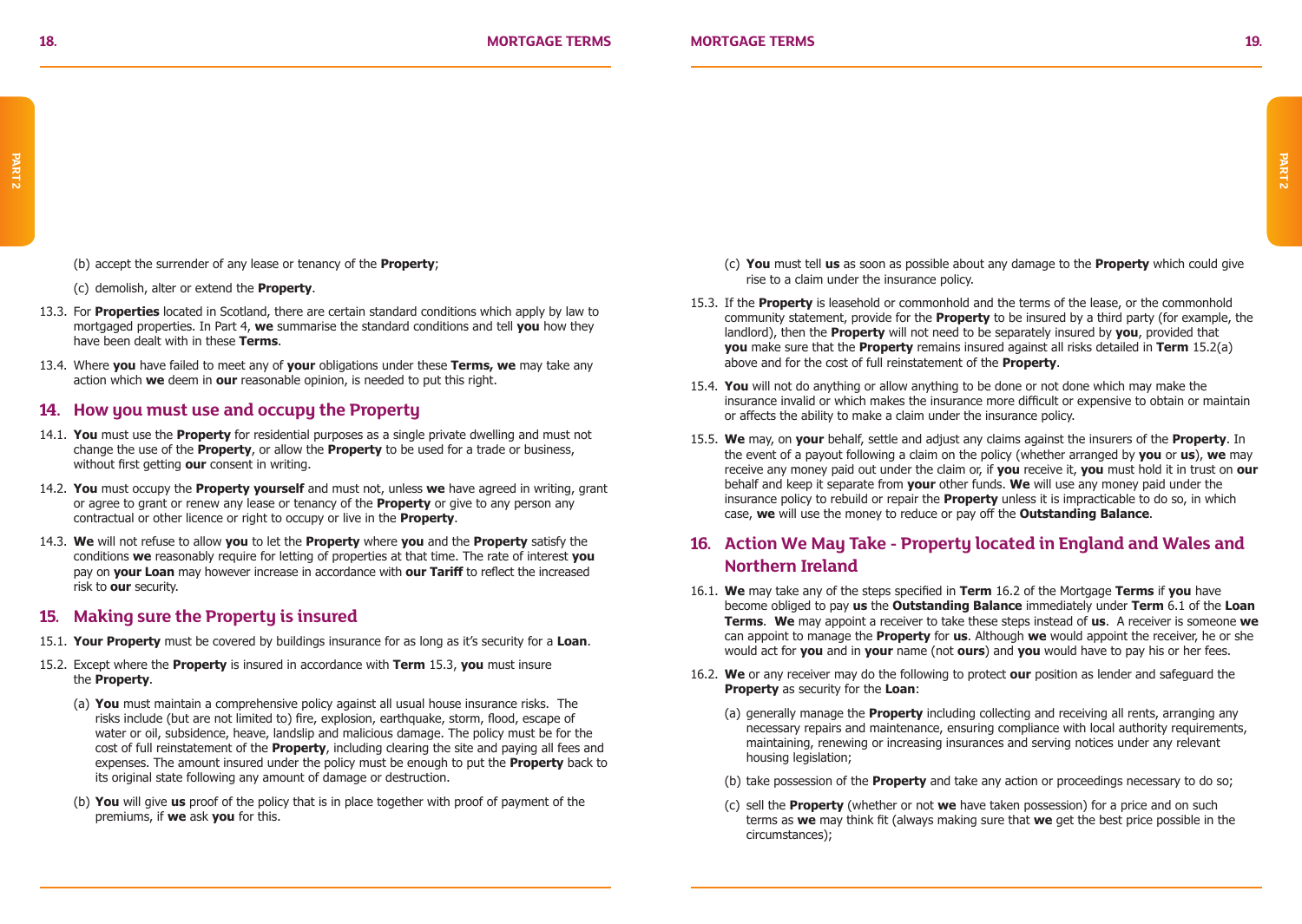- (d) let or sublet the **Property** and vary, renew, terminate, surrender or accept surrenders of leases, tenancies or licences over the **Property** for a price and on such terms and for such rent and payment as are reasonable in the circumstances;
- (e) sell any freehold, or leasehold reversions created as a result of letting or subletting the **Property** under paragraph (d) above; and
- (f) where the **Property** has been let or sublet under paragraph (d) above, exercise, on **your** behalf and without having to give **you** prior notice or obtain **your** consent, all the powers and duties conferred on a landlord by legislation in force at the time.
- 16.3. If **we** (or a receiver appointed by **us**) take possession of the **Property you** must remove all furniture and other moveable property (personal items) from the **Property** within 7 days and must not remove any fixed items from the **Property** without **our** agreement in writing.
- 16.4. If any furniture or moveable items are not removed within 7 days then **you** agree that **we** or the receiver may:
	- (a) deal with them as **your** agents and at **your** expense;
	- (b) sell or otherwise dispose of anything which belongs to **you**, in which case **we** (or the receiver) will give **you** any proceeds received less all reasonable expenses of the sale; and
	- (c) remove and store anything which **we** know does not belong to **you**.
- 16.5. Where more than one receiver is appointed each joint receiver may act separately and independently of any other joint receiver (unless the document appointing such receiver states otherwise). **We** may from time to time remove a receiver and appoint another in his or her place.
- 16.6. A receiver may charge any amount for his or her services as **we** reasonably agree with him or her and **you** will be responsible for paying those fees. **We** and any receiver may also employ and pay agents to act in **our** or the receiver's place. These agents will be treated as **your** agents and **you** will also be responsible for their fees so long as they are reasonable.
- 16.7. Where **your Property** is located in England and Wales, the Law of Property Act 1925 sets out certain rules in relation to the appointment of a receiver and the enforcement of security. It is typical for a mortgage lender to choose not to apply some of those rules and **we** do that as set out below:
	- (a) Section 109(8) of the Law of Property Act 1925 is amended to allow a receiver to use any money received by him or her to repay any money owing by **you** in such order of priority (not being an order which is in conflict with **Term** 2.6) as **we** and the receiver reasonably agree, rather than a specific order set out in those rules;
- (b) Sections 99, 100 and 103 of the Act set out some specific powers in relation to dealing with a property, but **we** or a receiver are able to dispose of the **Property** in any way that **we** see fit provided that **we** or they act reasonably and do not breach these **Terms**.
- 16.8. Where **your Property** is located in Northern Ireland, The Conveyancing and Law of Property Act 1881 sets out certain rules in relation to the appointment of a receiver and the enforcement of security. It is typical for a mortgage lender to disapply certain of those rules and **we** do that as set out below:
	- (a) Section 24(8) of the Law of the Conveyancing and Law of Property Act 1911 is amended to allow a receiver to use any money received by him or her to repay any money owing by **you** in such order of priority (not being an order which is in conflict with **Term** 2.6) as **we** and the receiver reasonably agree, rather than a specific order set out in those rules;
	- (b) Sections 18, and 20 of the Conveyancing and Law of Property Act 1881 and Section 3 of the Conveyancing Act 1911 set out some specific powers in relation to dealing with a property, but **we** or a receiver are able to dispose of the **Property** in any way that **we** see fit provided that **we** or they act reasonably and do not breach these **Terms**.

### **17. Action We May Take - Property Located in Scotland**

- 17.1. **We** may take any of the steps specified in **Term** 17.2 of the Mortgage **Terms** if **you** have become obliged to pay **us** the **Outstanding Balance** immediately under **Term** 6.1 of the **Loan Terms**.
- 17.2. **We** may do the following to protect **our** position as lender and safeguard the **Property** as security for the **Loan**:
	- (a) generally manage the **Property** including collecting and receiving all rents, arranging any necessary repairs and maintenance, ensuring compliance with local authority requirements, maintaining, renewing or increasing insurances and serving notices under any relevant housing legislation:
	- (b) take possession of the **Property** and take any action or proceedings necessary to do so;
	- (c) sell the **Property** (whether or not **we** have taken possession) for a price and on such terms as **we** may think fit (always ensuring that **we** obtain the best price possible in the circumstances);
	- (d) let or sublet the **Property** and vary, renew, terminate, surrender or accept surrenders of leases, tenancies or licences over the **Property** for a price and on such terms and for such rent and payment as **we** think fit;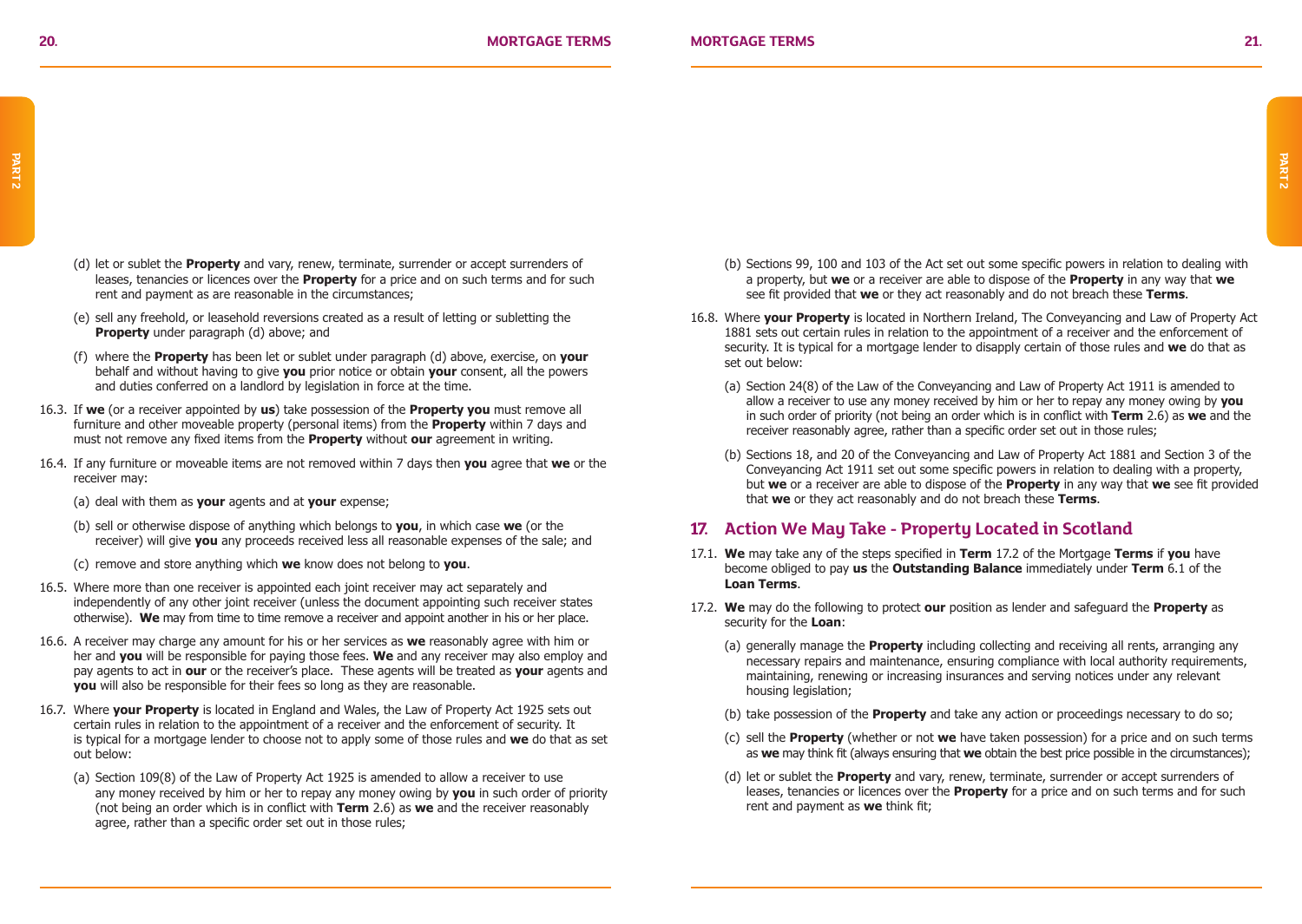- (e) where the **Property** has been let or sublet under paragraph (d) above, exercise, on **your** behalf and without having to give **you** prior notice or obtain **your** consent, all the powers and duties conferred on a landlord by legislation in force at the time;
- (f) meet any of the Standard Conditions of the Conveyancing and Feudal Reform (Scotland) Act 1970 which **you** have not met. If **we** have to do this, **you** will be responsible for all of **our** expenses and charges (including any interest) that **we** reasonably incur. The Standard Conditions are referred to in Part 4;
- 17.3. If **you** have become obliged to pay **us** the **Outstanding Balance** immediately under **Term** 6.1 and **we** have issued a calling up notice in the manner prescribed by Section 19 of the Conveyancing and Feudal Reform (Scotland) Act 1970 demanding repayment of the **Outstanding Balance** in full and **you** have not complied with the calling up notice which **we** have issued:
	- (a) **you** shall be in default for the purposes of Standard Condition 9 of the Standard Conditions set out in the Conveyancing and Feudal Reform (Scotland) Act 1970; and
	- (b) **we** may exercise all other powers given to heritable creditors by (i) the Conveyancing and Feudal Reform (Scotland) Act 1970, and (ii) the Homeowner and Debtor Protection (Scotland) Act 2010 (this means that **we** are allowed to use all of the powers these pieces of legislation give to **us**, as lenders, to take the necessary steps to safeguard **our** security over **your Property** and seek repayment of the **Outstanding Balance**).
- 17.4. If **we** take possession of the **Property you** must remove all furniture and other moveable property (personal items) from the **Property** within 7 days and must not remove any fixed items from the **Property** without **our** agreement in writing.
- 17.5. If any furniture or moveable items are not removed within 7 days then **you** agree that **we** or any third party appointed on **our** behalf may:
	- (a) deal with them as **your** agents and at **your** expense;
	- (b) sell or otherwise dispose of anything which belongs to **you**, in which case **we** (or the receiver) will give **you** any proceeds received less all reasonable expenses of the sale; and
	- (c) remove and store anything which **we** know does not belong to **you**.

Please ask **your** legal adviser if **you** require further information.

### **18. Power of Attorney to act on your behalf**

- 18.1. **We**, and (where applicable) any receiver appointed over the **Property**, may need to take certain action (including signing documents) on **your** behalf to protect **our** security. **You** therefore appoint **us** (and any receiver appointed over the **Property**) to be **your** attorney to take such action where necessary. This means **we** (and any receiver appointed over the **Property**) are legally entitled to act on **your** behalf. **We** are appointed for as long as the mortgage remains in force securing any money **you** owe to **us**.
- 18.2. If there are two or more of **you** named on the mortgage account, then **you** agree that **we** and any receiver appointed will be attorney for each of **you** individually as well as for all of **you** jointly.
- 18.3. **You** give **us** a power of attorney authorising **us** and any receiver to act on **your** behalf to take any action which **you** are obliged to take under these **Terms**, including but not limited to:
	- (a) signing and completing any document which is needed to make good any defect in **your** title to the **Property** or in the mortgage:
	- (b) transferring **your** share or interest in any residents' society or management company, or **your** legal or beneficial interest in the freehold, or leasehold reversion of the **Property** when **we** exercise **our** powers as mortgagee to sell or lease the **Property**;
	- (c) entering into any variation of **your** title to the **Property** in order to protect or enhance **our** security; and
	- (d) settling any claim made by **your** landlord, management company or commonhold association (if **your Property** is leasehold or commonhold), or rent charge owner (if **your Property** is subject to a rent charge) if **we** think it reasonable for **us** to settle it in order to protect **our** security or maintain its value, even though **you** may dispute the sum claimed.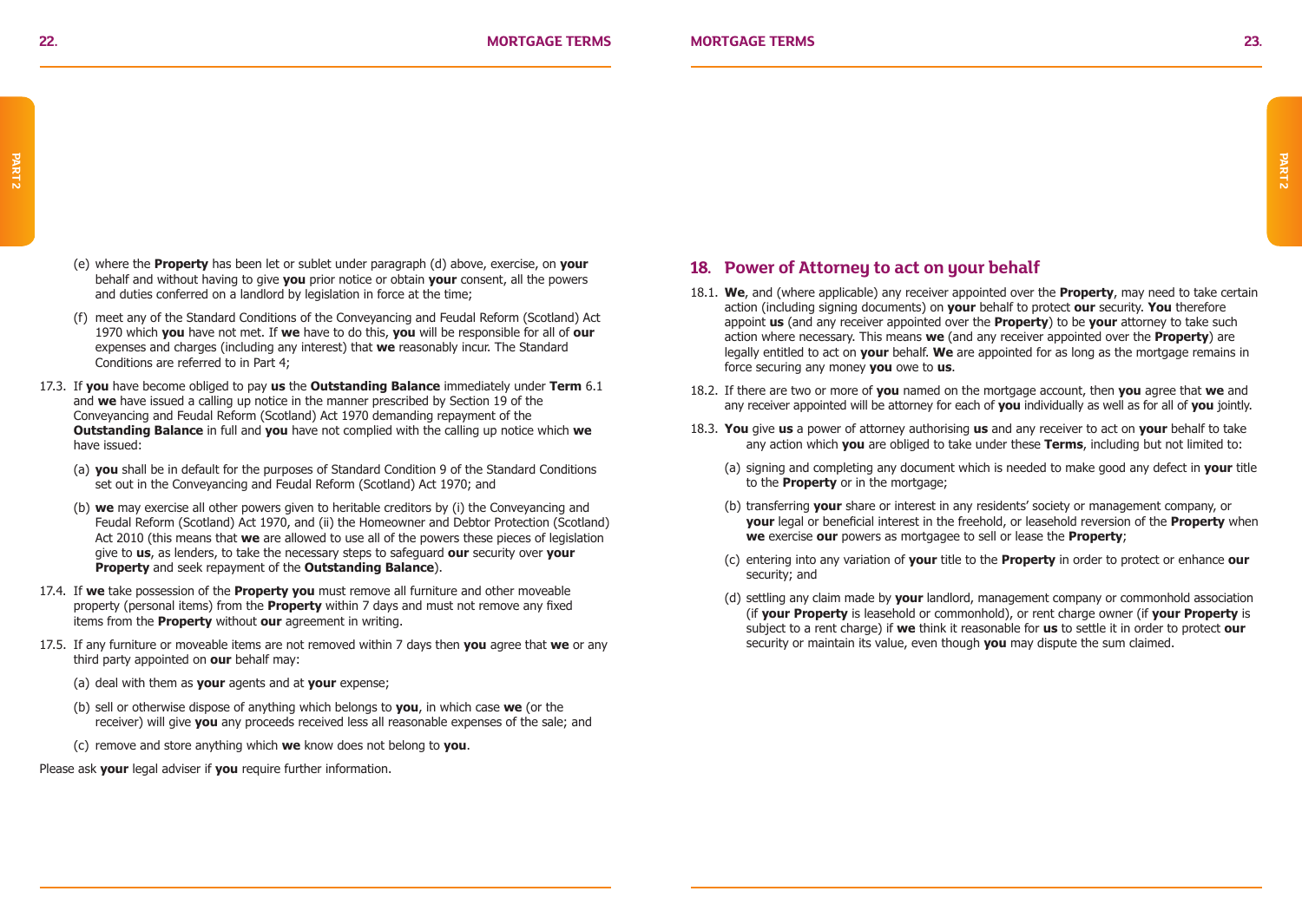### **19. Compensation from Third Parties**

- 19.1. **You** may at some time be entitled to recover money or damages:
	- (a) to correct or compensate for defects or damage relating to the **Property** or the title to it; or
	- (b) for any breach of contract or wrongful act or omission which may have caused damage to the **Property** or to the title to it or caused **you** to accept the **Property** or the title to it in a damaged or defective condition.
- 19.2. If the **Property** suffers any damage for which compensation is or may be payable under The Criminal Damage (Compensation) (Northern Ireland) Order 1977, **you** will immediately tell **us** about the circumstances giving rise to the damage and **you** will make sure that a claim for such compensation is made within the timescales required under that Order.
- 19.3. If **you** recover money or damages pursuant to **Term** 19.1 above, **you** may use the money or damages recovered either towards making good the damage or defects or towards payment of the money secured by the mortgage.

### **PART 3 – GENERAL TERMS**

### **20. When you borrow with someone else**

If there is more than one of **you**:

- (a) these **Terms** apply to all of **you** together and to each of **you** on **your** own;
- (b) each of **you** can be held fully responsible for keeping to these **Terms**.

This means that **we** can pursue each of **you** individually and both of **you** together to recover the **Outstanding Balance**.

Any borrower can request a change to the mortgage account, without the consent of the other (except where the request is in relation to additional borrowing or in relation to any right in relation to the **Property**, in which case, all borrowers will be required to consent to this).

### **21. When we can transfer the Loan or mortgage**

- 21.1. **We** may transfer, sell, assign, charge or otherwise dispose of **our** interest (in whole or in part) in the mortgage and the **Outstanding Balance** to another party at any time, in law or in equity on such terms as **we** may decide and without **your** consent.
- 21.2. Unless the terms of the transfer state otherwise, a transferee of the mortgage and **Outstanding Balance** will be able to exercise all the rights, powers and remedies which **we** are able to exercise before the transfer. In the event of a transfer **your** obligations to **us** under these **Terms** will continue for the benefit of the transferee.
- 21.3. **You** agree that **we** may at any time transfer all or some of **our** obligations under the mortgage (including these **Terms**) and the **Offer** to another person. If **we** do so, **you** will be able to enforce the transferred obligations against that person in the same way that **you** could enforce them against **us** before the transfer.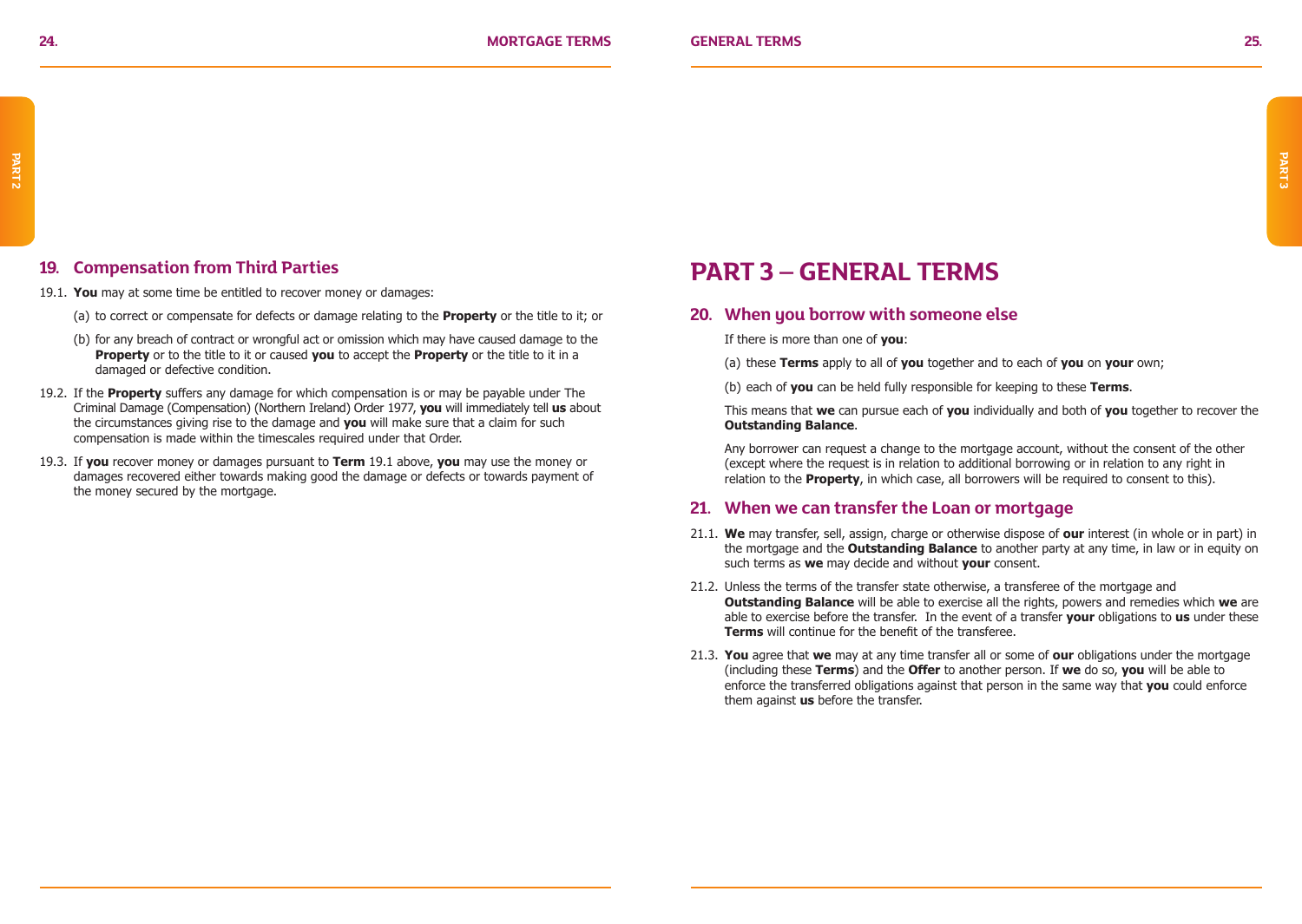21.4. If **we** take any of the steps described in **Terms** 21.1 to 21.3:

- (a) it will not reduce **your** rights or increase **your** obligations under the mortgage (including these **Terms**) and the **Offer**; and
- (b) it will not reduce any guarantees **you** have under or by virtue of the mortgage (including these **Terms**) and the **Offer**.
- 21.5. **We** may disclose the following to any person who takes, or is about to take, a transfer, assignment, charge or other disposal of all or part of **our** interest in, or any of **our** rights under or in respect of, the mortgage and the **Outstanding Balance**, or who takes, or is about to take, a transfer of all or some of **our** obligations under the mortgage (including these **Terms**) and the **Offer**:
	- (a) any information **you** gave **us** when **you** applied for any **Loan**;
	- (b) any documents supporting **your** application;
	- (c) any other information or documents **we** hold concerning the **Property**, the **Offer**, any other security **we** hold in respect of the **Outstanding Balance**, or the way **you** have performed **your** obligations under the **Offer** and these **Terms**.

Where any information or document which **we** disclose under this **Term** was originally supplied by **you**, **you** agree that the person to whom **we** disclose it may rely on its truth and accuracy.

21.6. **You** may not assign **your** rights or obligations under these **Terms** or the **Offer**.

### **22. How we will tell you about matters relating to your Loan or mortgage**

If **we** have to tell **you** something, such as a change in **Interest Rates**, **we** will do so in English and send any notices, statements, letters or other documents by post to the last address **you** gave **us** or by email to the last email address **you** gave **us**. **We** will treat post as having arrived 5 days after **we** send it and an email as delivered one day after **we** send it. **You** must let **us** know straightaway if **you** change **your** name, address, email address or telephone number. If **we** lose contact with **you**, **we** may instruct tracing agents to locate **you** and **you** will be responsible for any costs and charges incurred.

#### **23. Other Terms to be aware of**

- 23.1. All communications between **you** and **us** may be monitored or recorded to improve the quality of **our** service and for **your** protection and security.
- 23.2. **We** will supply these **Terms** and otherwise communicate with **you** in connection with **your Loan** in the English language.
- 23.3. Where the **Property** is in Scotland or Northern Ireland **we** require that **we** hold the title deeds to the **Property**. Where **we** hold the deeds to the **Property you** may ask **us** to send them to **your** legal representative or to supply extracts from or copies of the deeds to **you** or **your** representative. **We** can impose conditions in doing so and **you** may have to pay a charge for these services.
- 23.4. Each of the provisions of these **Terms** are distinct from each other. If one or more provisions becomes illegal, invalid, void or unenforceable, this will not affect any of the remaining provisions and the remaining provisions shall apply as if the illegal, invalid, void or unenforceable **Term** had not been included.
- 23.5. Laws and regulations imply certain **Terms** into **our** agreement with **you**. For example, as well as the powers set out in these **Terms**, **we** and **you** both have some other legal rights. Unless these **Terms** explicitly disapply those rights, they will be applicable to **you** or **us**.
- 23.6. If **we** decide not to enforce any part of these **Terms** or delay enforcing it, such delay or inaction will not affect **our** right to enforce the same part at a later date.
- 23.7. **We** can change these **Terms** if it is reasonable to do so to:
	- (a) make them easier to understand or to make them fairer to **you**;
	- (b) change the way **we** look after **your** account as a result of changes beyond **our** reasonable control in the banking or financial system, technology or the systems **we** use to run **our** business; or
	- (c) reflect changes to the law, codes of practice or the way **we** are regulated.

**We** will give **you** at least 14 days' notice under **Term** 22 of any change to these **Terms**.

- 23.8. No person other than a party to the mortgage or a person who takes a transfer of **our** interest in the mortgage or the **Outstanding Balance** under **Term** 21.1 may enforce any rights under these **Terms** of the **Offer**.
- 23.9. These **Terms** are governed and construed in accordance with the laws of that part of the United Kingdom where the **Property** is situated.

#### **24. Complaints**

24.1. **We** strive to give **you** the highest standards of products and services. **We** understand that things don't always go to plan, and there may be times when **we** don't live up to **your** expectations. If this happens, **we** want **you** to tell **us**.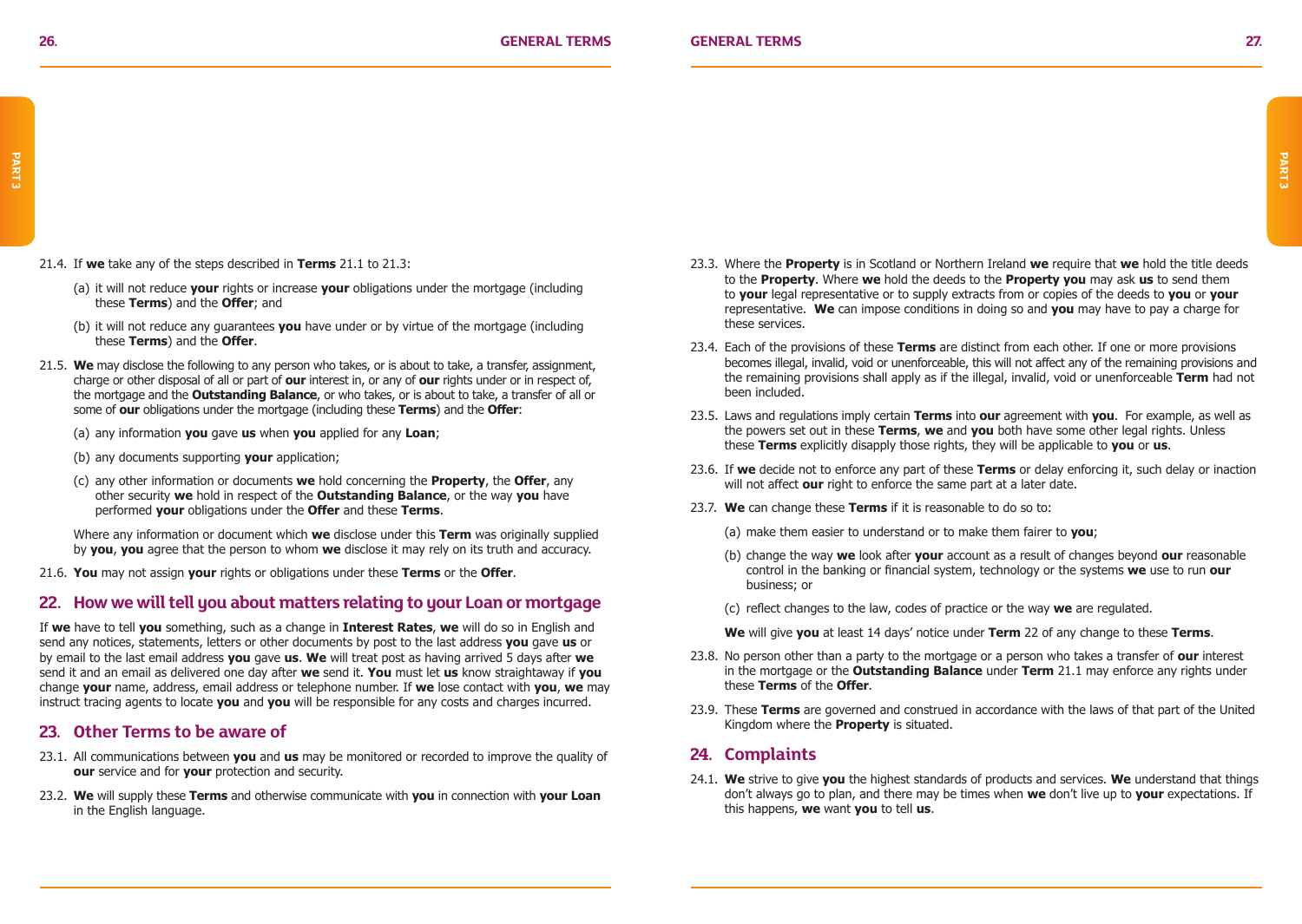- 24.2. **We** want to resolve **your** complaint straightaway and, in the majority of cases, the first person **you** speak to will usually be able to resolve things for **you**, after which **you** will receive a letter confirming the resolution of **your** complaint. If **we** have not been able to do that by the end of the third business day after **we** have received **your** complaint, **we** will write to **you** to acknowledge **your** complaint and tell **you** who is dealing with it.
- 24.3. **We** will then keep **you** up to date while **we** are investigating **your** complaint, until **we** provide **you** with a formal resolution letter, as part of **our** procedure. In most cases reaching this stage, **we** will be able to resolve **your** complaint within two weeks of receiving it.
- 24.4. In exceptional circumstances, particularly where **your** complaint is complex, it may take over eight weeks to resolve matters for **you. We** will, however, write to **you** at that point to let **you** know **you** may be eligible to contact the Financial Ombudsman Service (FOS) to review **your**  complaint. **You** can contact them on 0800 023 4567 or 0300 123 9123, write to them at the Financial Ombudsman Service, Exchange Tower, London E14 9SR, or visit their website financial-ombudsman.org.uk.
- 24.5. If **you** are unhappy with **our** final response to **your** complaint, **you** can ask the FOS for an independent review.
- 24.6. Alternatively, if **you** take out **your Loan** online or over the phone and **we** have been unable to resolve **your** complaint to **your** satisfaction, **you** can complain about the product or service received from **us** through the Online Dispute Resolution Platform (ODR). **You** can access and submit **your** complaint online via the Platform: **https://webgate.ec.europa.eu/ odr/main/index.cfm?event=main.home.chooseLanguage**. The Platform will then send **your** complaint to the Financial Ombudsman Service for an independent review. If **you** want to make a complaint through the ODR **you** will need, **our** Name: Sainsbury's Bank plc, **our** email: **SainsburysBankCustomerRelations@sainsburysbank.co.uk**, **our** website address: **sainsburysbank.co.uk** and **our** geographic address: PO Box 12, Gateway House, Gargrave Road, Skipton, North Yorkshire, BD23 2HL.
- 24.7. For a full outline of **our** complaints procedures and how to make a complaint, please go to **our** website at: **sainsburysbank.co.uk/contact/contact-customer-care**.

### **25. Data Protection**

- 25.1. This section explains in outline what personal information **we** collect about **you**, why **we** need **your** information and where **we** obtain it from.
- 25.2. For full details as to how **we** use **your** personal data please read the Sainsbury's Bank privacy notice which can be found at **sainsburysbank.co.uk/legals/leg-reg-privacy-policy** which is incorporated into these **Terms** by reference (the Privacy Notice). Please read

the Privacy Notice carefully and in full as it contains important information regarding how **we** will use **your** personal data (and where applicable personal data relating to **your** financial associates e.g. a spouse) for the purposes of credit referencing for the purposes of entering and during the

- life of **your** agreement with **us**. If **we** intend to make use of **your** personal data for any new purposes which would be considered incompatible with the purposes for which it was originally collected, as set out in **our** Privacy Notice, **we** will notify **you** of such intended uses and seek **your** consent to such activities, prior to the commencement of any such processing.
- 25.3. **We** will regularly review the purposes for which **we** hold **your** personal data and will not hold it for longer than is necessary. **We** will also seek to minimise the personal data which **we** hold about **you** wherever possible.
- 25.4. **We may give details of your Loan and any information we hold in connection with it to another party if:**
	- (a) the law allows for such processing or says that **we** must;
	- (b) **we** have a public duty to do so (this includes giving information to the police if **we** think it will help them prevent or detect crime);
	- (c) it's necessary to protect **our** interests;
	- (d) the party is within **our** group of companies as set out in the Privacy Notice;
	- (e) **we** sell **our** business assets either in whole or part;
	- (f) **we** are discussing transferring the **Loan** in accordance with **Term** 21; or
	- (g) **you** have given **us** permission to do so.

#### **Credit Searches**

- 25.5. As part of **your** application for the **Loan**, and where appropriate during the term of the mortgage, **we** will conduct searches with credit reference and fraud prevention agencies to check **your** identity, credit status and help **us** make decisions. Unless **you** have submitted a joint application for the mortgage **we** will assess **you** on **your** own (except where there is another party to this application).
- 25.6. **You** agree that information on the performance of **your** account(s) may be shared with Credit Reference Agencies and may be used by other lenders for credit assessment.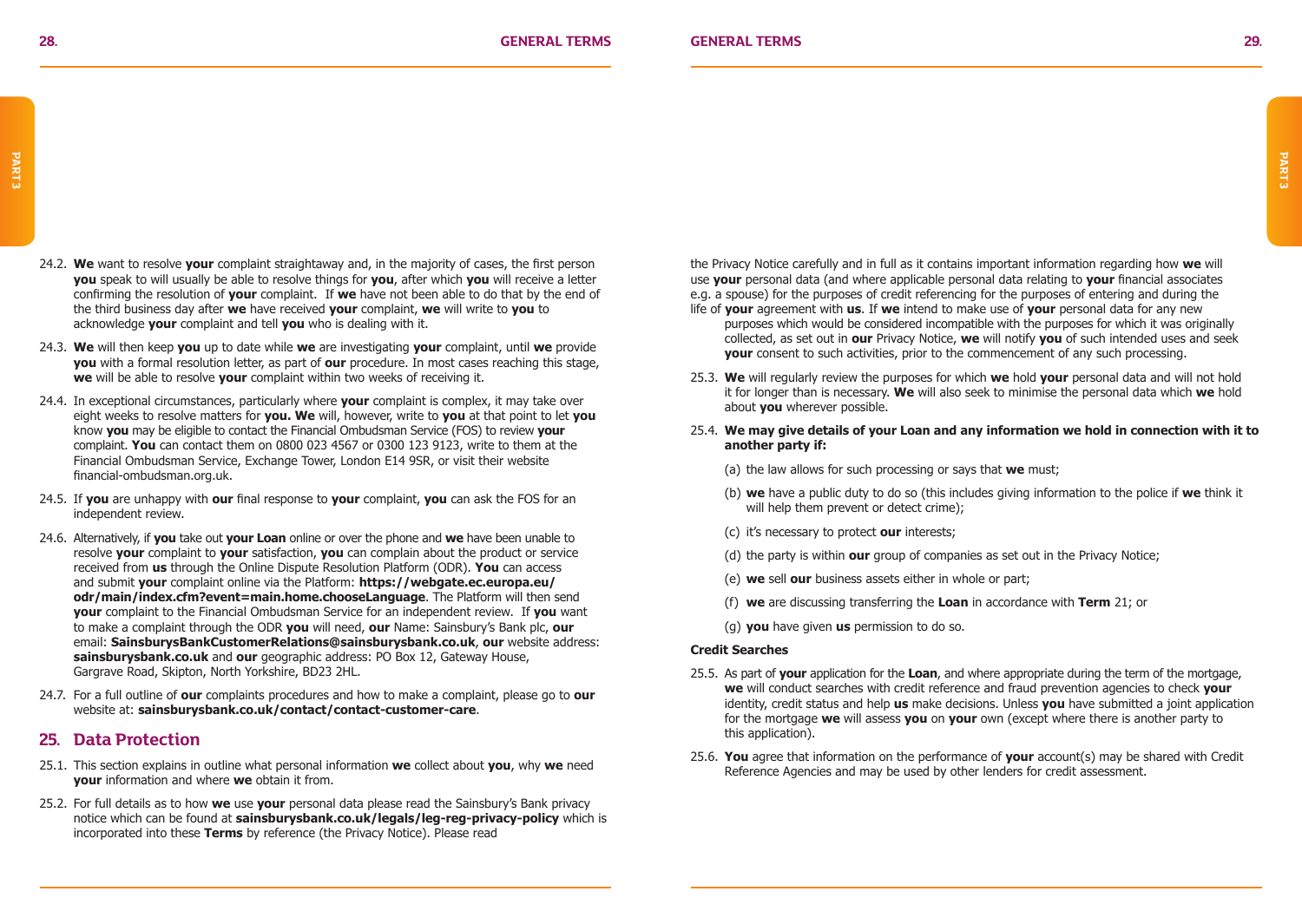- 25.7. If **you** are provided with finance by **us** and do not repay in full and on time, **we** may tell credit reference agencies who will record the outstanding debt. These records will be shared with Fraud Prevention Agencies, other organisations and may be used and shared by **us** and them to: (a) consider applications for credit and (b) credit related services or other facilities, for **you** and any associated person; and (b) trace debtors, recover debts, prevent or detect money laundering and fraud and to manage **your** account(s).
- 25.8. For further details as to how **we** and the credit reference agencies may make use of **your** personal information please read **our** Privacy Notice.
- 25.9. If fraud is identified, details will be passed to fraud prevention agencies to prevent fraud and money laundering. Further details are contained in **our** Privacy Notice.
- 25.10. By entering into the mortgage with **us you** agree that **we** can use **your** information in the ways described above and as set out in **our** Privacy Notice.

#### **Your Rights**

- 25.11. Subject to any overriding legal obligations, requirements and/or exemptions, **you** have the right to:
	- (a) object to **our** processing of **your** personal data;
	- (b) request that **we** cease processing **your** personal data for the purposes of profiling;
	- (c) ask **us** to correct incorrect personal data which **we** may hold about **you**;
	- (d) request the erasure of personal data where it is no longer necessary for the purpose(s) for which it was originally collected (this does not affect **our** obligations to **you** as set out in these **Terms**); and
	- (e) apply to **us** in writing, to obtain personal data held by **us** about **you** and/or obtain a portable copy of **your** personal data in a machine readable format.

To do so **you** can write to **us** at **Sainsbury's Bank, PO Box 12, Gateway House, Gargrave Road, Skipton, North Yorkshire, BD23 2HL.** Please note that **we** may ask **you** to provide a form of identification verification before **we** can deal with **your** request.

### **PART 4 – STANDARD CONDITIONS (SCOTLAND ONLY)**

### **This Part 4 only applies if the Property is located in Scotland**

For Properties located in Scotland, there are certain standard conditions which apply to all mortgaged properties. These conditions are contained in Schedule 3 to the Conveyancing and Feudal Reform (Scotland) Act 1970 (as amended) (the "**1970 Act**") and **you** and **your** legal adviser should refer to them for full details. **You** should not rely only on what is set out in this Part 4.

The following table provides a brief summary of what the standard conditions mean, and when they have been varied by these **Terms**.

| <b>Standard Condition</b>                                   | <b>What this means</b>                                                                                                                                                                                                                                                                                                                                                                                                                                                    | Where is this dealt<br>with in these Terms?             |
|-------------------------------------------------------------|---------------------------------------------------------------------------------------------------------------------------------------------------------------------------------------------------------------------------------------------------------------------------------------------------------------------------------------------------------------------------------------------------------------------------------------------------------------------------|---------------------------------------------------------|
| 1. Maintenance and repair                                   | . You must keep the Property in a good<br>condition at all times and carry out any necessary<br>repairs.<br>. We, our employees, or agents are able to<br>enter the <b>Property</b> after giving you reasonable<br>notice so that we may carry out a valuation of<br>the Property, inspect the state of repair and<br>condition of the <b>Property</b> , carry out or complete<br>any work which is needed to put right any failure<br>by you to comply with these Terms. | Term 13.1 applies in place<br>of the Standard Condition |
| 2. Completion of building and<br>prohibition of alterations | You must:<br>• complete as quickly as possible any unfinished<br>buildings and works to our satisfaction;<br>· obtain our written consent before demolishing,<br>altering or extending any part of the <b>Property</b> ; and<br>• carry out any such demolition, alteration or<br>extensions in accordance with all planning and<br>related laws (and, if we ask you, show us<br>evidence that this has been done).                                                       | Standard Condition 2<br>applies                         |
| 3. Observance of title conditions                           | . You must make sure that any conditions that<br>apply to the <b>Property</b> are complied with and that<br>payment of any charges and taxes relating to the<br><b>Property</b> are made promptly.                                                                                                                                                                                                                                                                        | Standard Condition 3<br>applies                         |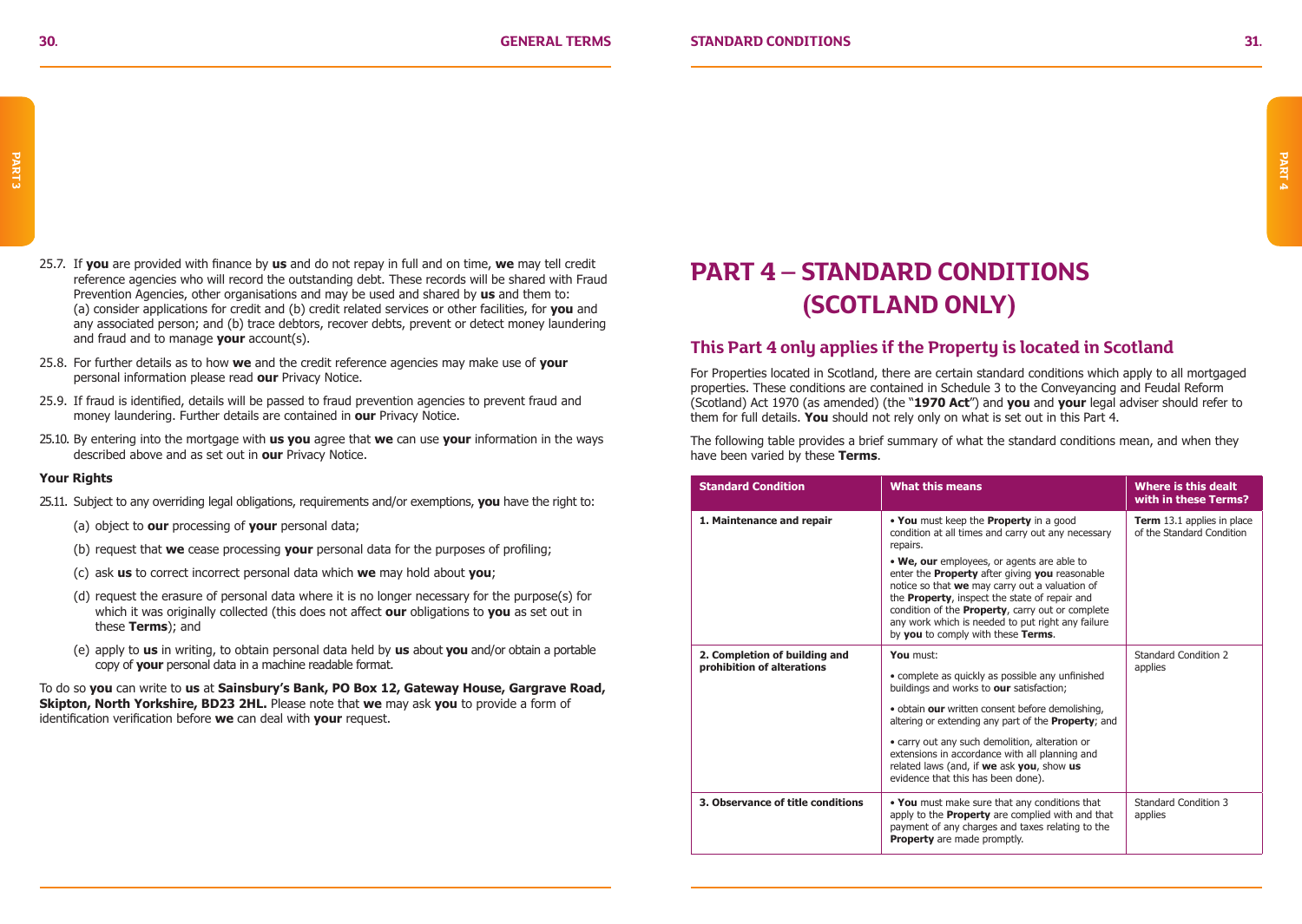| 4. Planning notices                                    | You must:                                                                                                                                                                                                           | Standard Condition 4<br>applies                                                   |
|--------------------------------------------------------|---------------------------------------------------------------------------------------------------------------------------------------------------------------------------------------------------------------------|-----------------------------------------------------------------------------------|
|                                                        | • let us know the details of any planning notice<br>relating to the Property within 14 days of<br>receiving the notice; and                                                                                         |                                                                                   |
|                                                        | • object or make representations against any<br>planning notice if we require you to do so.                                                                                                                         |                                                                                   |
| 5. Insurance                                           | You must:                                                                                                                                                                                                           | Term 15 applies in place<br>of the Standard Conditions                            |
|                                                        | • have in place buildings insurance for as long as<br>your Property is secured for all money that you<br>owe us;                                                                                                    |                                                                                   |
|                                                        | · maintain a comprehensive policy against all<br>usual house insurance risks for the cost of full<br>reinstatement of the Property in accordance with<br>our requirements;                                          |                                                                                   |
|                                                        | . provide us with proof of the policy that is in<br>place and proof of payment of the premiums if we<br>ask vou for this: and                                                                                       |                                                                                   |
|                                                        | • immediately contact us to let us know about any<br>damage to the <b>Property</b> .                                                                                                                                |                                                                                   |
| 6. Restriction on letting                              | . You must not grant, agree to grant, renew or<br>extend any lease over all or part of the <b>Property</b><br>without our prior written consent.                                                                    | <b>Terms</b> 13.2 and 14.2<br>apply in place of the<br><b>Standard Conditions</b> |
| 7. General power of creditor to<br>perform obligations | . We may perform any obligations under the<br>Standard Conditions which you have failed to<br>perform (we require to give you 7 clear days'<br>notice before entering the <b>Property</b> ).                        | Standard Condition 7<br>applies                                                   |
|                                                        | • Any expenses and charges that we incur as a<br>result of this, shall be recoverable from you in<br>accordance with the 1970 Act.                                                                                  |                                                                                   |
| 8. Calling-up                                          | . We are able to 'call-up' the mortgage in<br>accordance with the 1970 Act.                                                                                                                                         | Standard Conditions apply<br>(as referred to in Term                              |
|                                                        | • A calling-up notice ends the mortgage<br>agreement and we are able to demand repayment<br>of the whole of the Outstanding Balance,<br>including the arrears and other Loan payments<br>that are still to be made. | 17.3)                                                                             |

| 9. Default                              | You will be treated as being in default under our<br>standard security if:<br>• a 'calling-up' notice has been served on you<br>which has not been complied with;<br>• there has been a breach of the agreement<br>between you and us; or<br>. you have become insolvent.                                                                          | Term 6 applies and<br>Standard Condition 9<br>applies                                   |
|-----------------------------------------|----------------------------------------------------------------------------------------------------------------------------------------------------------------------------------------------------------------------------------------------------------------------------------------------------------------------------------------------------|-----------------------------------------------------------------------------------------|
| 10. Rights of creditor on default       | If you are in default, we may:<br>· sell the Property;<br>• take over the <b>Property</b> and collect rents and<br>other charges relating to the <b>Property</b> ;                                                                                                                                                                                 | Term 17.2 applies and<br>Standard Condition 10<br>applies                               |
|                                         | • lease the whole or any part of the <b>Property</b> ;<br>• make any repairs required at the <b>Property</b> and<br>maintain the Property; or<br>• apply to the court for a 'decree of foreclosure'<br>(this is a court judgement that (i) fixes the<br>outstanding mortgage debt, and (ii) orders the<br>Property to be sold to repay that debt). |                                                                                         |
| 11. Exercise of rights on<br>redemption | . You are able to redeem the standard security<br>on giving us a 'written notice of redemption' in<br>accordance with the 1970 Act.<br>• We may remove the need for, or the period of,<br>the notice.<br>. Once all of your obligations under the Loan<br>have been met, we discharge the standard<br>security.                                    | This is dealt with in your<br>Offer and Term 10 and<br>Standard Condition 11<br>applies |
| 12. Expenses                            | . You are responsible for all expenses incurred in<br>connection with your mortgage including but not<br>limited to (a) operational costs, (b) legal costs, (c)<br>costs to safeguard our security, and (d) arrears<br>charges, in accordance with these Terms.                                                                                    | Term 7 applies in place of<br>the Standard Conditions                                   |